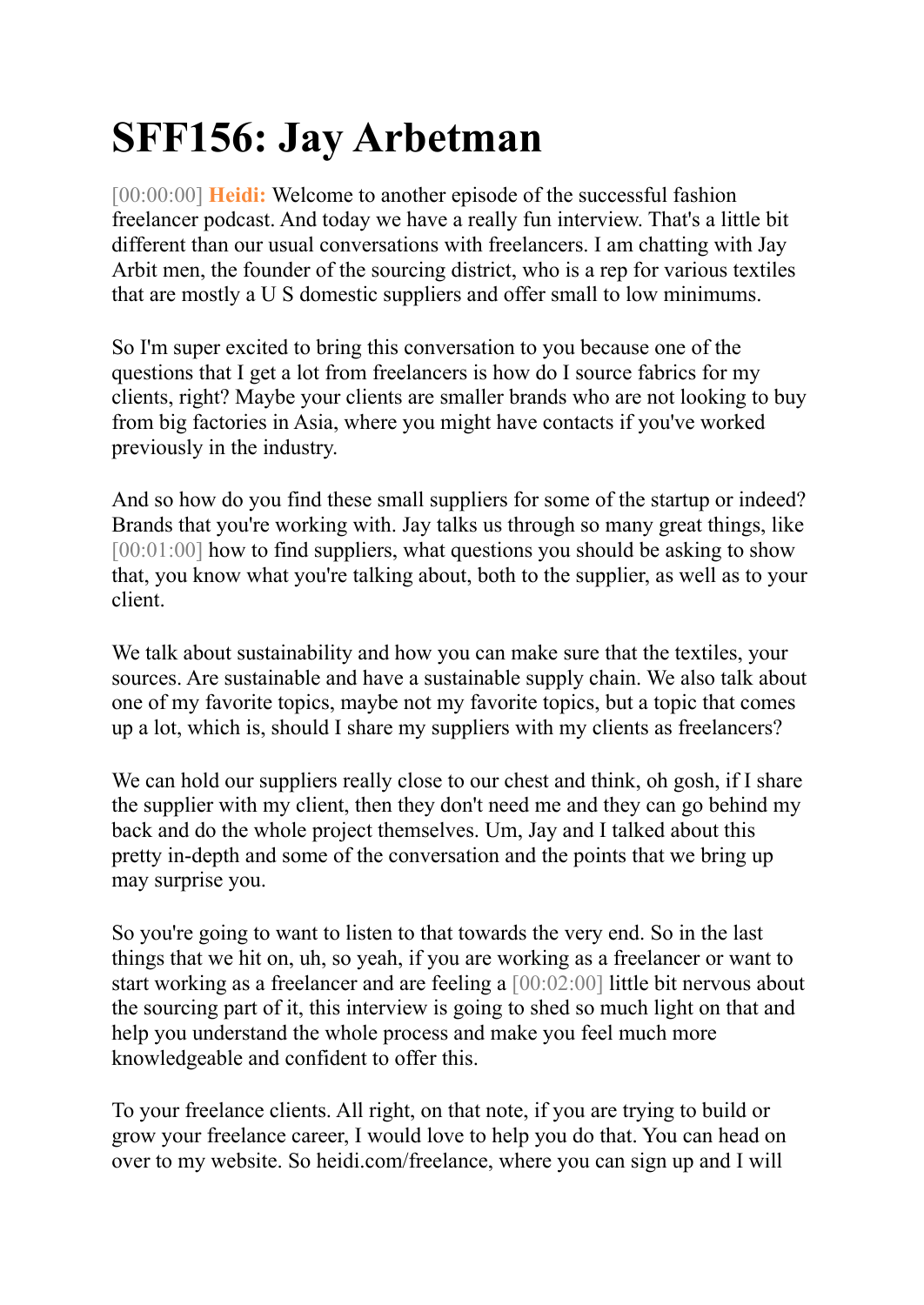send you all my best resources on freelancing absolutely for free. And it will also get you onto the email list, which gives you the opportunity to hear about our freelance accelerator program, which opens just a few times a year.

And if that's something you're interested in, I'd love to share more about that with you. So again, head on over to so hire.com/freelance, and we'll link that below in the show notes for my best free resources on freelancing. And now let's dive in and talk all about sourcing and what that looks like as a freelancer.

Here we go, Jay, welcome back to the successful fashion freelancer podcast. Um, you were one of [00:03:00] my very early guests on episode 20, as you reminded me was back in recorded in 2017. A million years ago now. Um, so I would love for you just start out by introducing yourself who you are, what you do in the fashion industry, for those people who don't know you and who haven't listened to past episode.

And then we'll dive into all the things that I want to talk about.

[00:03:22] **Jay:** Sure. My name is J Arbit min and I am the owner operator of a company called the sourcing district. I work out of, uh, uh, the home office that I'm in right now in Oak park, Illinois. People actually come here and, and look at fabrics and I do a lot through the mail.

And, uh, so I offer 10 different companies that sell, uh, fashion fabrics and garment construction necessities, and all of them are directed toward what I would call independent designers and domestic production. Okay. So you are able to sample five or 10 or 15 yards or whatever, [00:04:00] make your samples, and then they all have kind of.

And, and so that's, I don't represent any jobbers. I only represent companies that offer continuity. So that's what I do. Well, explain

[00:04:12] **Heidi:** the continuity thing for people who maybe are a little bit more new to the industry.

[00:04:15] **Jay:** Sure. So, uh, they, my, uh, suppliers have what's called the dedicated inventory. So if a style 100 in black runs out, they're going to put more of it in now.

Sometimes there's a space between the time it runs out and the time they restock it, but they're always dedicated to restocking and to offering the same thing,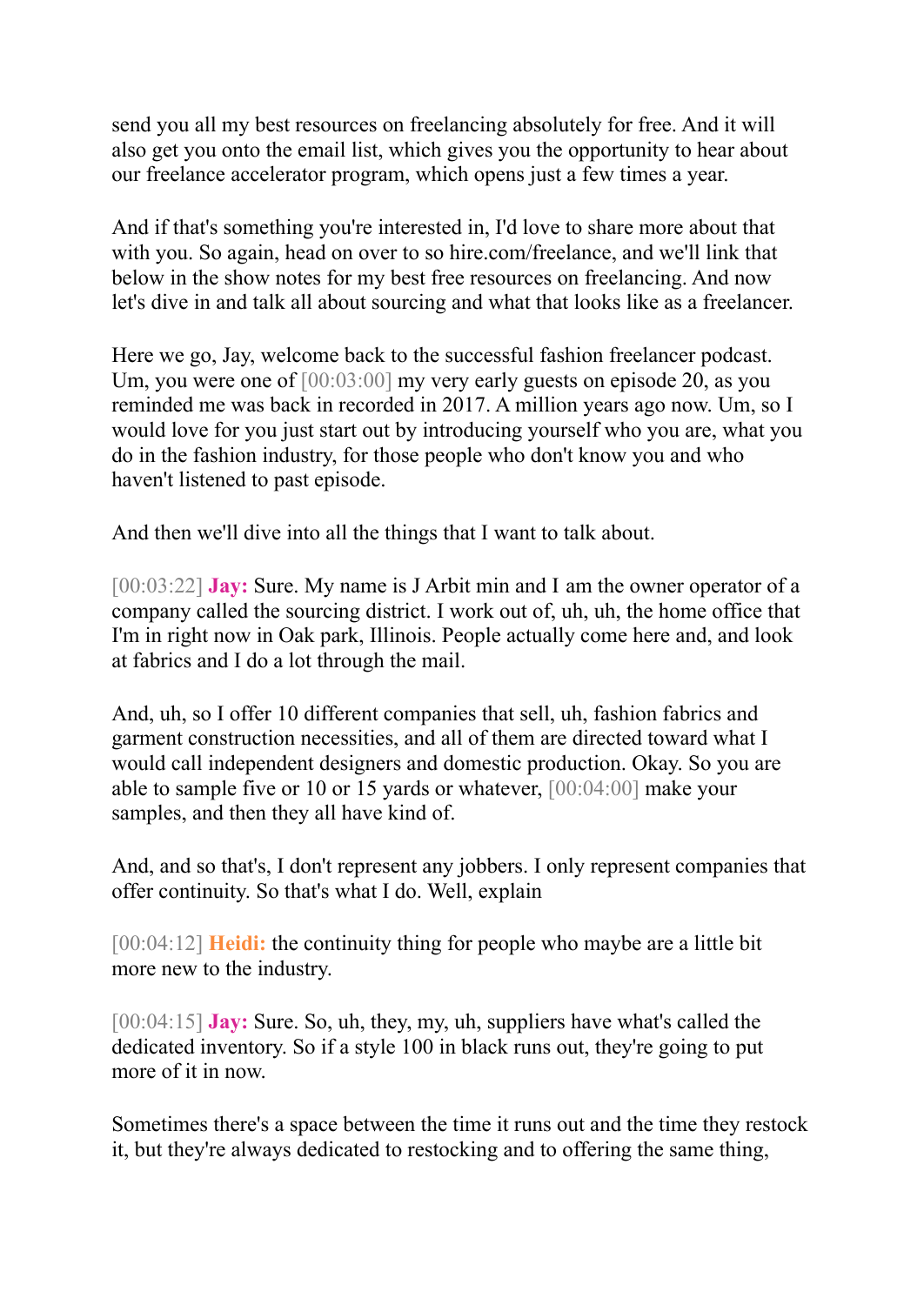things get dropped, things get added, but basically on core items. I have things I've been selling for 10, 12 years.

[00:04:50] **Heidi:** Okay. Amazing. So a brand could come back and reorder a year, two years later and still get the same fabric to reproduce the same style.

[00:04:58] **Jay:** And they do. I mean, that's, [00:05:00] that's a commonality, my indie designers who, uh, who meet with some success, uh, then, uh, uh, come back over and over again on the same fabric. And, and that works out very well.

[00:05:12] **Heidi:** Yeah. Amazing. So when we first had you on the show, ah, four years ago, I didn't think it was that long. Um, we talked really specifically about how indie brands can source fabrics for their collections.

And I'd love to kind of. Position our conversation today, more towards freelancers. So a lot of freelancers work with the indie brands to help them, whether it's with the design or the sourcing or the development or the whole process. Um, and as we are now, we previously were successful fashion designer podcast.

We're now successful fashion, freelancer podcasts. We're targeting the freelancers, right. And we're really trying to bring content that speaks to them. And so something that I get asked a lot from freelancers who maybe they, they come from the corporate world, let's [00:06:00] say, and they worked at a job where there was a whole sourcing department, right.

Or they had their established sources that they could just go to over and over, right. To get fabric and trims and materials and all that sort of thing. And maybe they've left that corporate job and they're freelancing now. Um, and they're like, how do I kind of do this from scratch on my own? And then the second part of that question is that we get a lot is, um, I used to live in New York and I could just go to the garment district and I knew places to go, or I don't live in New York and right.

So I don't live in a fashion hub. How do I actually do this? So I realized, I just kind of like threw a lot on you. Um, but where do you want to start? Let's can we talk to some of those points a little bit?

[00:06:44] **Jay:** Well, I, you know, you mentioned something about New York and, um, not that there aren't fabrics there, but the businesses.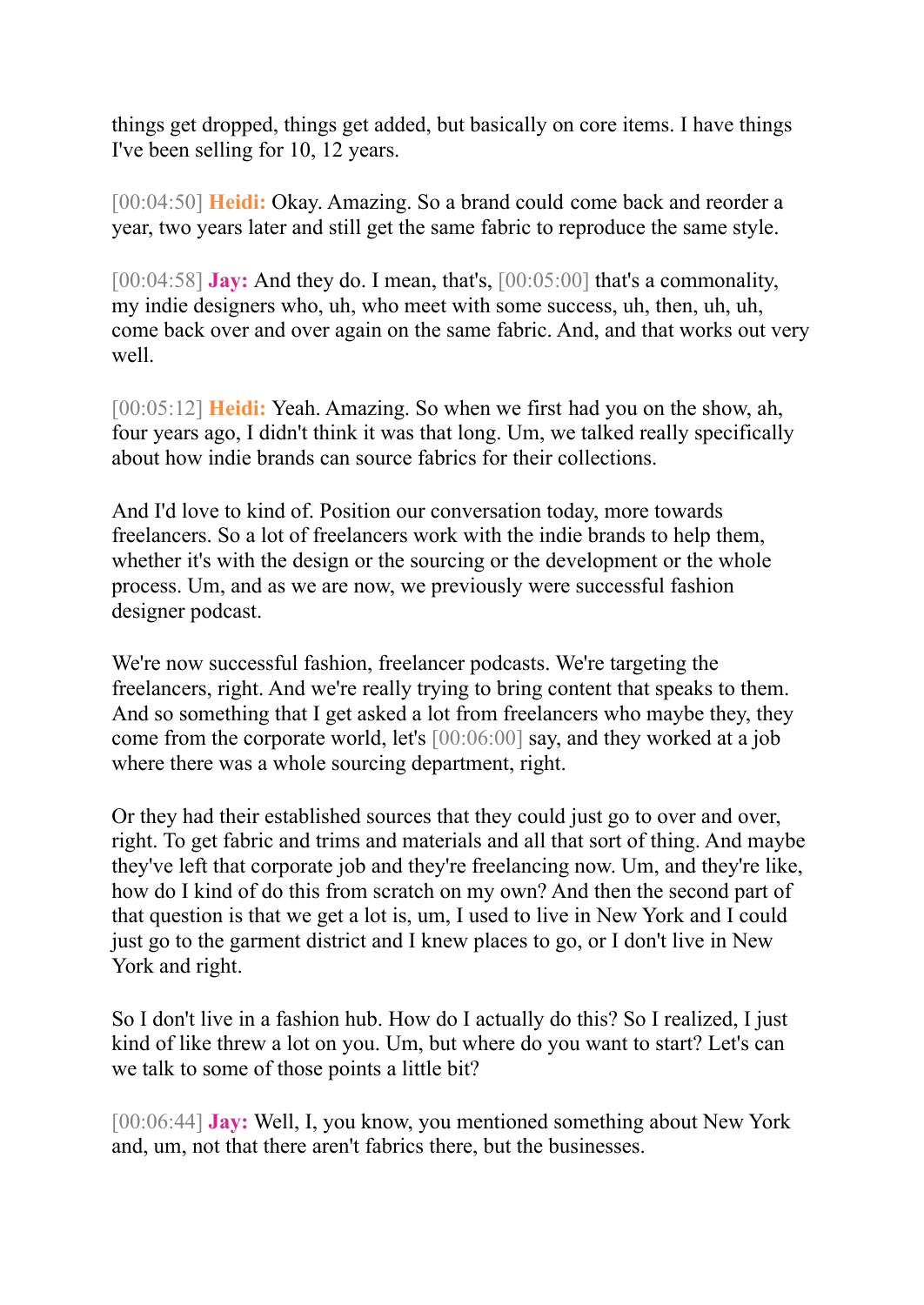So when, when I started, I started out in the coat business 50 years ago, literally, amazingly enough, [00:07:00] wait, I'm feeling a little older. Um, and, uh, um, so when you wanted to buy fabric, you went to New York, there was no other, you didn't go to LA, you didn't go to Kansas city. You didn't go anywhere else. You went to New York and, and if the mills weren't in that area, there's certainly the sales offices were all, all mills had sales offices.

And, uh, uh, that is no longer the case. So while there are some decent, uh, offerings in New York, there are certain categories that don't exist at all in New York, oddly enough performance fabrics. Um, I'm not sure where you'd get that in New York. Um, uh, and, and, uh, uh, there, there are, so I represent 10 companies.

Three of them are in New York. Okay. Florida. One's in North Carolina. Uh, one's in Los Angeles tour in Vancouver, one's in Philadelphia. So there it's a much less centralized business. And in fact, the [00:08:00] designers themselves are less centralized. They're not in New York or Brooklyn. They're, they're all over the country.

And I sell all over the country. So, um, somebody who's, who's coming out of a corporate job, it's likely that that production was done in Asia. Uh, if you're going to do some small batch manufacturing or start out that way, uh, in the United States, that's going to be a whole different group of suppliers who have, who offers something completely different because you're not going to step up the first time that you run your product and buy 2,400 pieces.

You're going to, you're going to buy 25 or 50. So, uh, uh, you need, uh, a fabric supplier it's gear that has the flexibility to offer you in stock, you know, good in stock program. And later on, as your business develops can also develop custom colors or custom prints and, [00:09:00] and can offer you a lot of versatility to.

So from when we talked in 2017 to now, First of all, there is so much more being offered. It's pretty unbelievable. Why did that happen? That happened because the indie designer business and the freelancers who helped them, it's become a much more vigorous business.

[00:09:24] **Heidi:** It's exploded, right? Yeah. The pandemic really pushed it even harder.

[00:09:28] **Jay:** Right. So freelancers, who many times will contact me and say, I've got a client. Can you talk to them, please? We, because they want to get going with color cards and sample yardage so that they can do their thing, do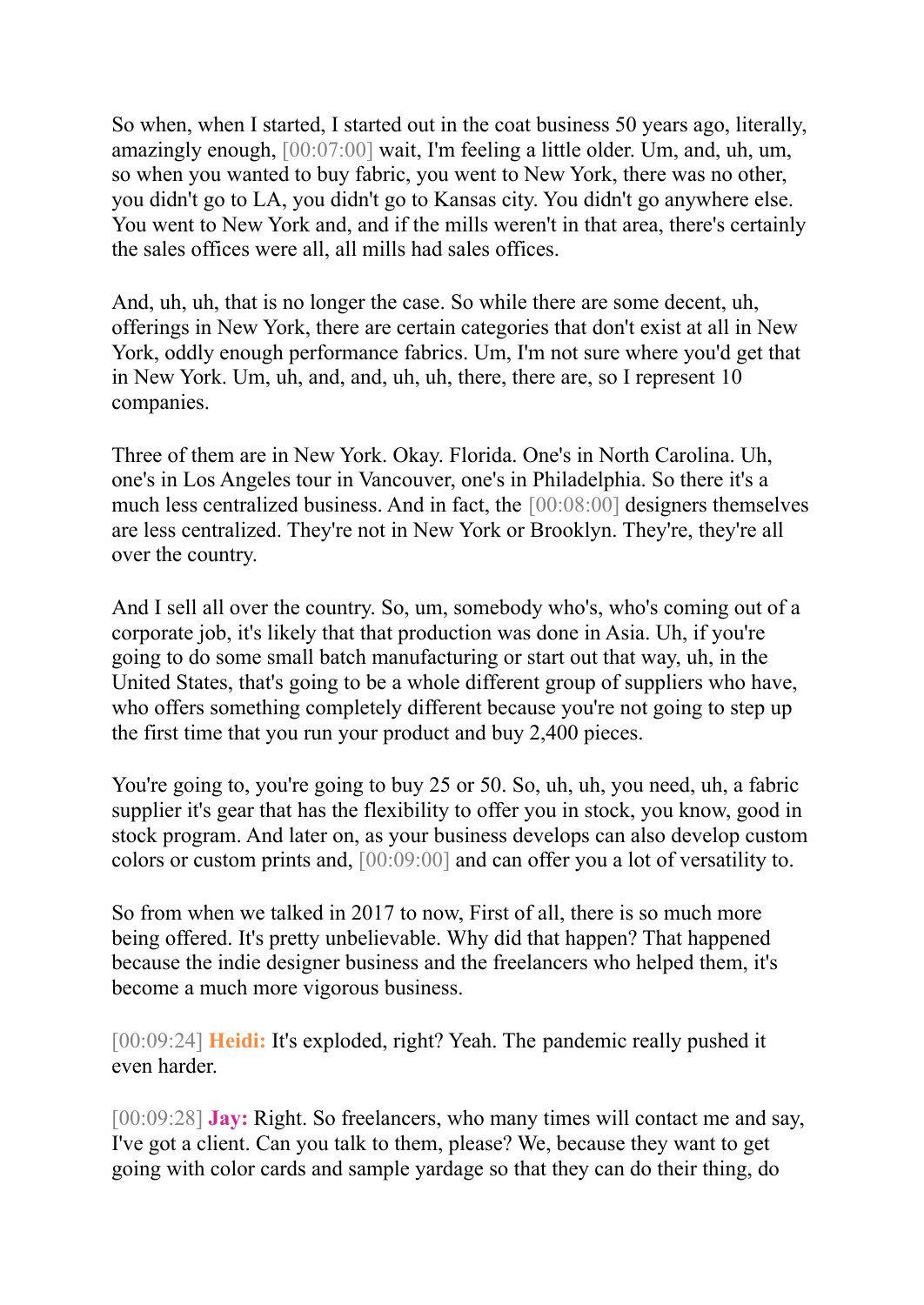that with the suppliers that you're working with, uh, uh, from somebody doing business in Asia, that would be a problem.

You know, there's no five yard cuts and it's expensive to move things across [00:10:00] the ocean. It's yeah. It's a different business. Yeah.

[00:10:05] **Heidi:** I mean, it sounds like just come and this is always the advice that I give people, but for some reason they just still sort of get stuck on this. Like, well, how do I source stuff?

I mean, bottom line, they can go to someone like you, they can do some Googling and find some, some like if they were to do some Googling, I mean, obviously you're an amazing resource and I would highly suggest everybody start having a conversation with you, whether or not your wife being the right fit for their client.

Right. Who knows? Um, but you know, I guess when it comes to kind of doing research on your own, like what sort of things should they be Googling to? Maybe some of their suppliers. Yeah, go ahead. Here's here's,

[00:10:41] **Jay:** here's the problem that you can have when you Google and then there's some good things. Okay. Okay.

One of the first things you're going to run into when you Google are retailers. Yeah. So you don't want to buy from a retailer because they cannot offer you wholesale pricing. They they'll give you the designer discount, which is 20%, which is not a [00:11:00] wholesale price. They can offer you. Uh, they cannot offer you continuity.

So you're going to buy something from one from a retailer, come back in three months and want to order a hundred yards. You're not going to be able to get yeah.

[00:11:13] **Heidi:** So sampling versus production is not cohesive. Yeah.

[00:11:16] **Jay:** Yeah. That's exactly right. Yeah. So, uh, uh, there's a pretty limited group of people who do what I do.

There's three other reps in the country who do this. There's, there's a guy in California. Uh, the Ramon brothers, there is another representative in the Chicago area. Uh, fine fabric sales. They're both very good, uh, uh,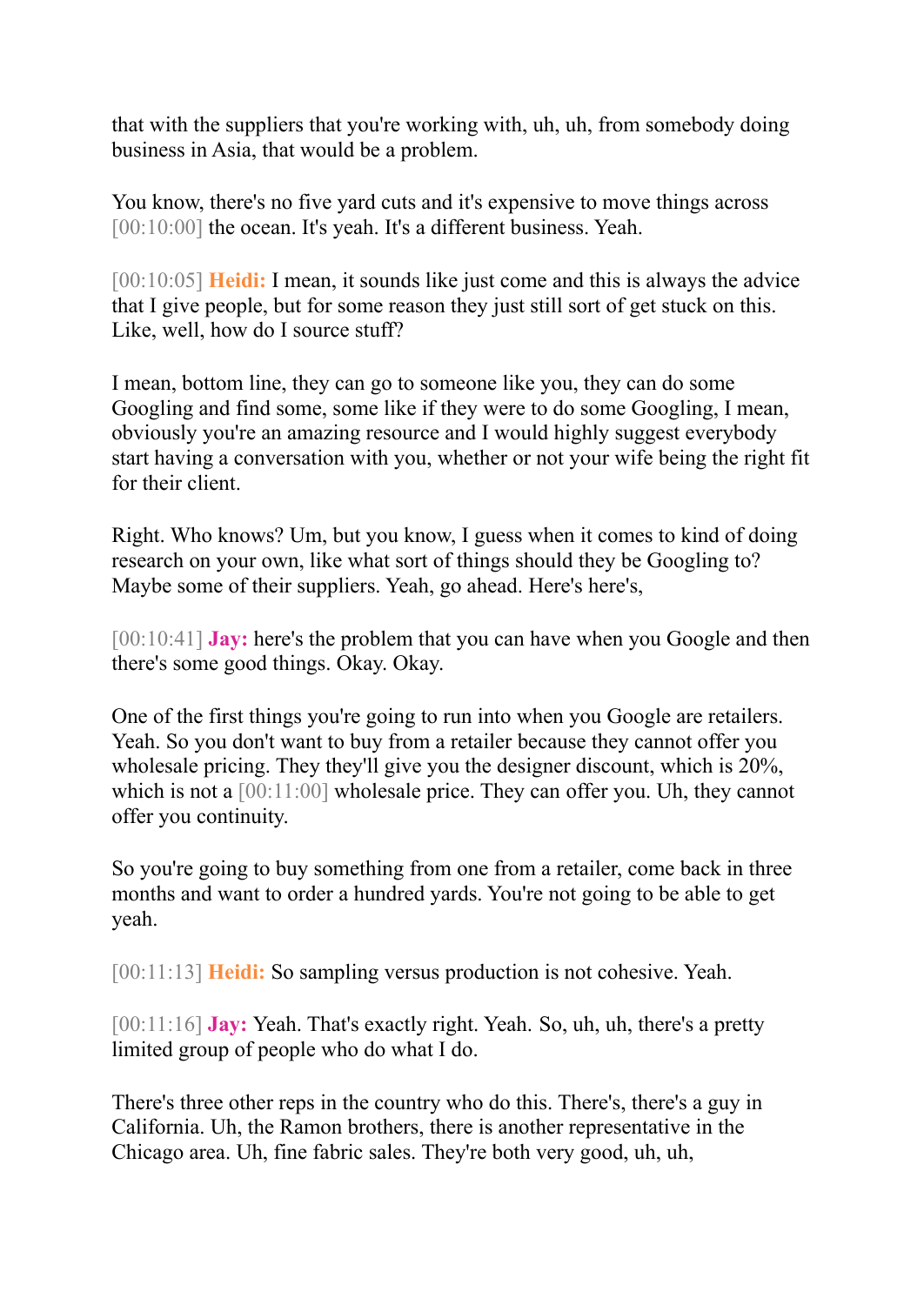representatives. Um, but they, they all do some, we all do something different. Okay. Uh, Ramon does a lot with prince.

He doesn't, he D he represents jobbers, which I don't do. Uh, find fabric sales is a little more couture than I am. Um, and [00:12:00] then, uh, what I do is more moderate to better prices is not really designer priced. I kinda top out at about 20 bucks a yard. Okay. I, sweet spot is seven to 13, \$14

[00:12:12] **Heidi:** a yard. Okay. Okay. Talk a little bit about jobber B jobbers, because even as someone who maybe has a few years experience in the industry, but if you were working with an established corporate brand and you're, you know, like you're sourcing from Asia, that might not be something you're totally familiar with, like what that is and how that all works.

Can you explain it right?

[00:12:31] **Jay:** Yeah. Right. So, so the, uh, the guide to who, who has fabric there's retailers, then there are jobbers and jobbers by. Fabric that already exists. They, they, they might buy out a sample room in New York. They may buy from a designer who has leftover fabric. Okay. They may buy, um, even from a, uh, converter, uh, who were, [00:13:00] let's say they bring in something in the color isn't right now they have to, now they have to get rid of what they have.

Yeah. So they're buying leftovers from a variety of sources. There used to be a lot of jobbers that were available to indeed designers and to even home Sowers that, uh, number as much step business has gotten smaller. Why

[00:13:22] **Heidi:** is

[00:13:22] **Jay:** that? And you think, uh, because they don't have continuity, wholesale pricing or, uh, or, uh, uh, you know, uh, fine quality all the time.

They, there are good jobbers, but. There are times then a jobbers offerings may be applicable. Sure. Um, let's say you're making a limited run of something and you're not, you're not offering it in your line. Your, you know, and you can source that fabric. Uh, some jobbers just sell at a higher price, some at a lower price.

Um, you know, you have to shop the [00:14:00] market, but fabric jobbers are, uh, exist and, uh, like anything else, some are good and some are not as good. Um, yeah, so I was just going to say the next step up is what's called a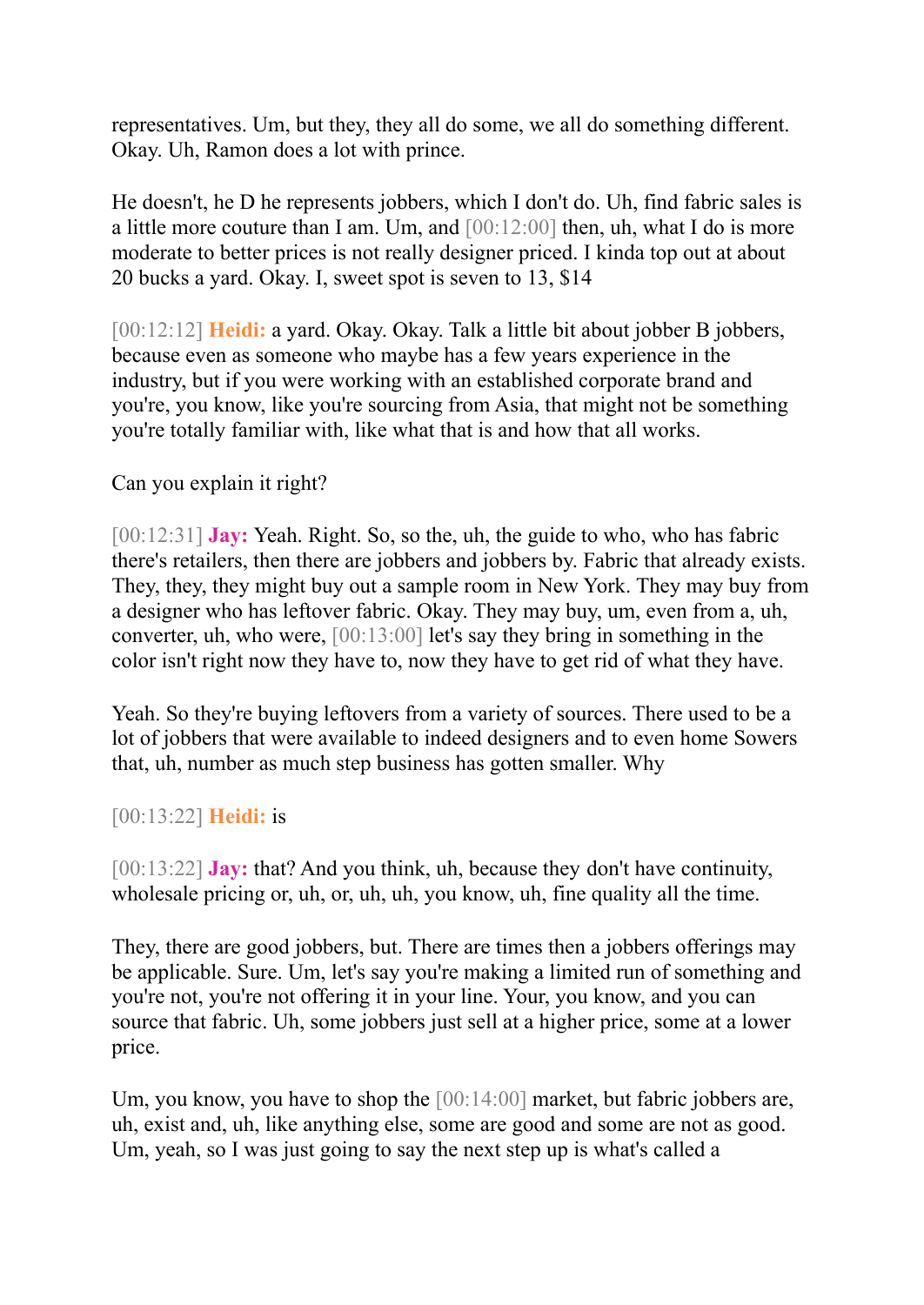converter. Okay. So a converter goes to. Buys what's called gray goods, which is spelled G R E I G E rage, but it's pronounced, right?

Yeah. They, and then they, they put their own colors into it. They put their own finishing on it. They maybe they put water repellency on it. They bond it to another fabric. There's all, all kinds of things. And, and so they convert it to the product they want. And that's what they offer. You. Converters generally have an inventory position as opposed to mills who are just there to take your order.

And then there are importers that have a dedicated inventory, and generally they work in a pretty [00:15:00] narrow classification. Um, I represent a company that does, um, silk classics in polyester. So they have polyester sands, polyester taffeta as polyester spots. They, they are an importer, but. They have an inventory when they run out of something, they replace it.

Okay.

[00:15:19] **Heidi:** They have a constant, very narrow niche.

[00:15:23] **Jay:** It is. Yeah, it is. And they're very good for some people and, you know, for event planners, for example, that, that supplier's a real home run. Yeah. Somebody doing mother of the bride or a bridal they're terrific. So it's depends what you're looking for.

[00:15:41] **Heidi:** So as a freelancer who I've got a new client and they, you know, they don't have experience in the industry, so they have no idea where to find fabrics.

They just have this idea. Right. Which is how a lot of these brands start, um, Where do I start? Should I, I even like  $[00:16:00]$  mess with trying to look at a converter or the importer directly, or do I go to you? Like, obviously you are a great resource and I know that I don't go to Joann's or I don't go to a retail place.

Um, but like, what would you suggest? And then can you talk us through a little bit of like what that whole process looks like? Yeah.

[00:16:18] **Jay:** So, uh, first of all, a lot of people go to me and, and one of the reasons they go to me is because if I don't have it, I will direct them towards the person that I know that has it.

Why do I do that? It's not because I'm a nice guy, it's because it's business. And so if you end up being successful, I have a chance of being able to make some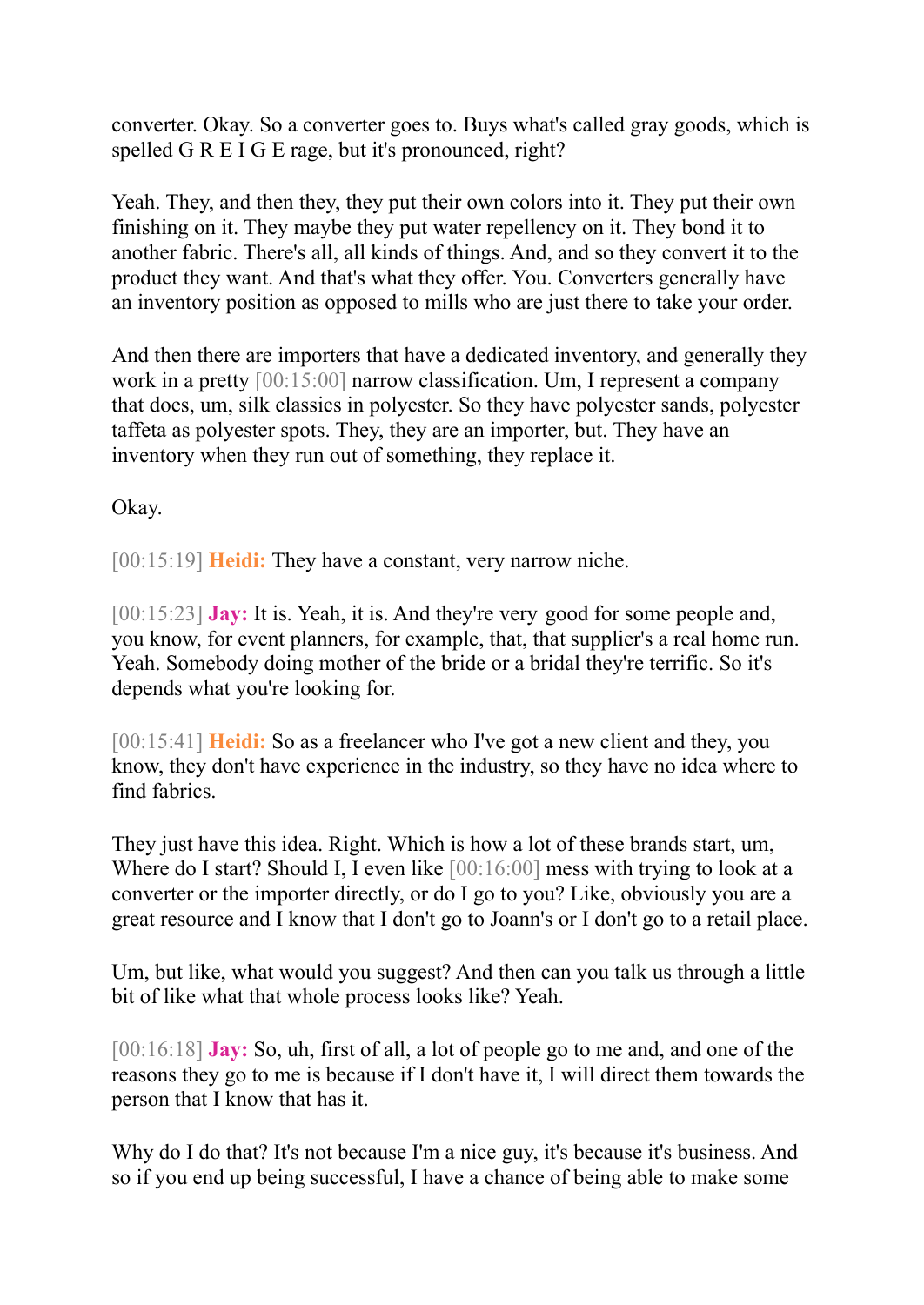money from you. If you get stuck in the ditch, that's not good for anybody. So, um, you know, there's certain, uh, niche players. Uh, give you a great example.

Nova techs is a supplier in California. Okay. They do lots of folks, other folks swayed that I [00:17:00] don't carry the line, but I'm very familiar with it. So people who are looking for that, I direct, and I just did that with somebody. I said, no, here's the guy to call. Um, and, and they do things like, um, uh, uh, weldable foam.

So I had somebody who buys from me, who's developing in equestrian item that needs to be padded case. And I said, oh, no, go to Nova techs for that. I don't supply that. So, and I think that, uh, I don't know the Ramones as well as I know the other person here in Chicago. Um, but you know, I've had people recommend me who were in different areas.

I, I think people are pretty decent about that sort of stuff. And, and, um, uh, mostly. Uh, companies that are looking for independent designer business, they do it in two or three ways. They do it either through a representative like me. Then the other way is they go to [00:18:00] trade shows that are specifically for indie designers and excuse me, and for, um, uh, um, uh, freelancers and the best one of those is what's called now.

The trade shows, it used to be called DGX Bo, and they have a website. The trade shows.com because of the situation in the world. They don't run a ton of shows anymore. They did one in Miami, the summer, which I went to, they didn't want to in Philadelphia, and they're running in New York in January. And, uh, she'll run 2, 3, 4 shows a year.

Also, LA textile is not, is a show that has some, some things that can work for you. Um, if you're a freelancer and I would say, especially if around on the west coast or in the west west of the Mississippi. Um, and so I'm going to kind of stop and mention something that as you're doing this sourcing, remember that there's a [00:19:00] big, uh, there is a large amount of freight that comes with moving fabric around.

And so if you're buying from a supplier, if you're in Florida and you're buying from a supplier that ships out of Washington state, you're going to get a pretty lofty freight bill, and it's going to take a long time to get to you.

[00:19:19] **Heidi:** Yeah. Here costs.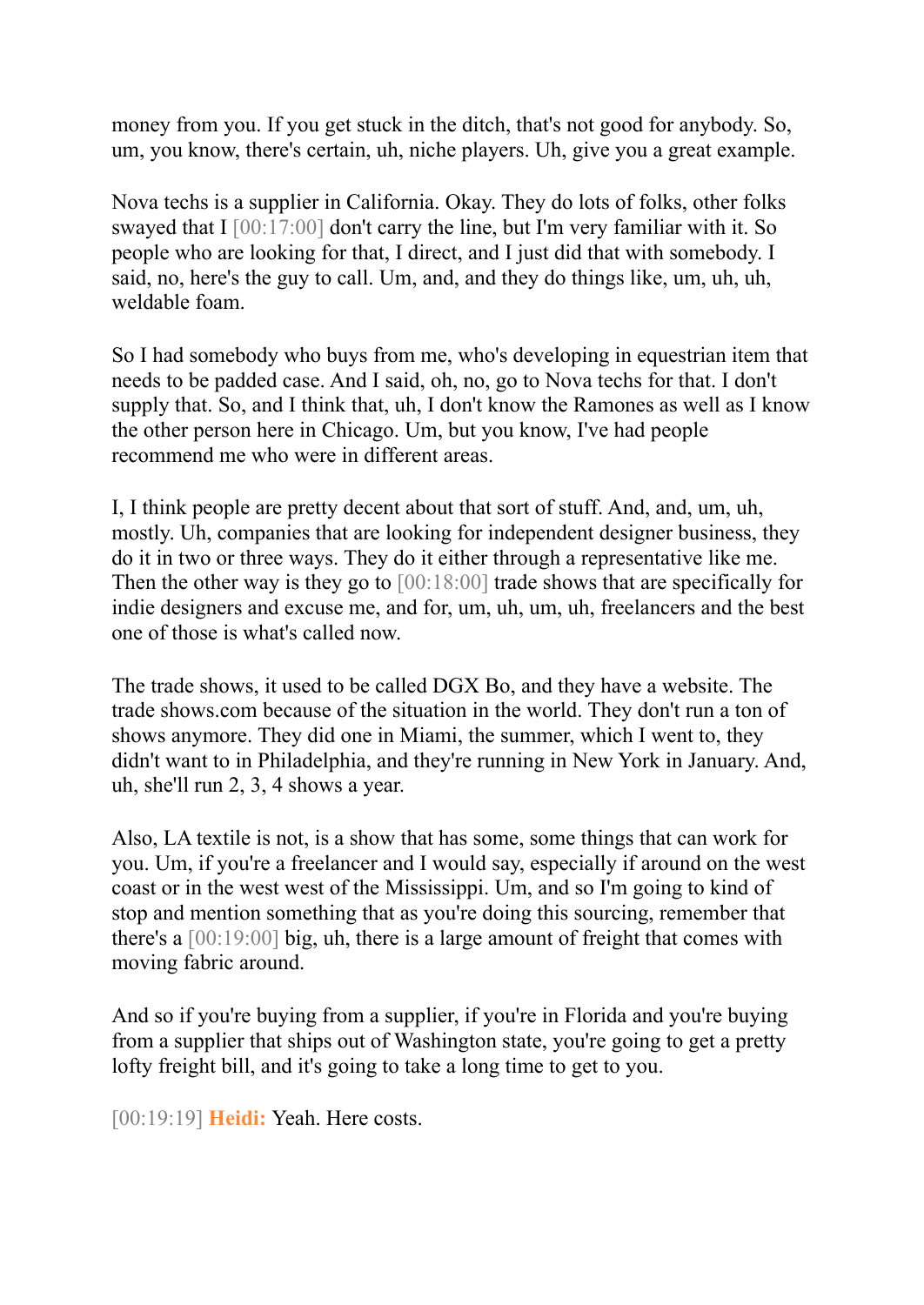[00:19:22] **Jay:** Right. And so, so if you have a choice that's a little more reasonable and are a little more.

That's great. You don't always have that, but sometimes. Yeah. Um, so, um, uh, most suppliers have websites and, um, and, and if you call up, uh, you know, it does take a little bit of digging. If you call up, um, Pang, grim, they have an office in the United States and you say, you know, do you work with indeed? Is that they're going to blow you off in about two seconds.

Yeah. So, you know, don't be insulted go onto the [00:20:00] person. Yeah. You call car textiles. They're going to welcome your inquiry. Yeah. Um, if you call, um, a certain button companies really only do Asia to Asia, sourcing others, do a big job in the United States, but have really big minimums. So, you know, there there's all different kinds of things out there.

Any of your listeners that you don't want to reach out to me, I'll be glad to give them a little bit of the direction. Um, but, but Googling, uh, it just takes a lot of

[00:20:34] **Heidi:** digging. I mean, that's the case with anything though. The internet is a really, really, really big place. And I think that some people are like, well, where's the answer.

And I'm like, sometimes you just gotta search. You gotta dig. Right. And you gotta look through this resource and you have to call this place. And then you're like, okay, that wasn't a good match. Do you have any place you can refer me to, okay. This other place is a good match. Okay. Do you have that? Right.

That's just how we build these networks and these [00:21:00] relationships of people who can help us do things. Right. Whether it's help our client or like whatever it is. Um, yeah. So I actually think that that like might even be a place where people get a little bit stuck. So freelancers get a little stuck.

They're like, well, how does it work? So I call you Jay, and then what I'm like, Hey, I got this. Uh, now what talk us through that

[00:21:20] **Jay:** either, either they described the project sure. Or the client calls me. Okay. Um, so generally they'll say, okay, we're looking to do athleisure just for example. Sure. Well that puts you in the hands of two or three suppliers that, that really specialize in that.

Yeah. And, or, uh, uh, I'm looking for something sustainable. So that's going to put you in again, in the hands of a limited amount of suppliers. Right. Um, but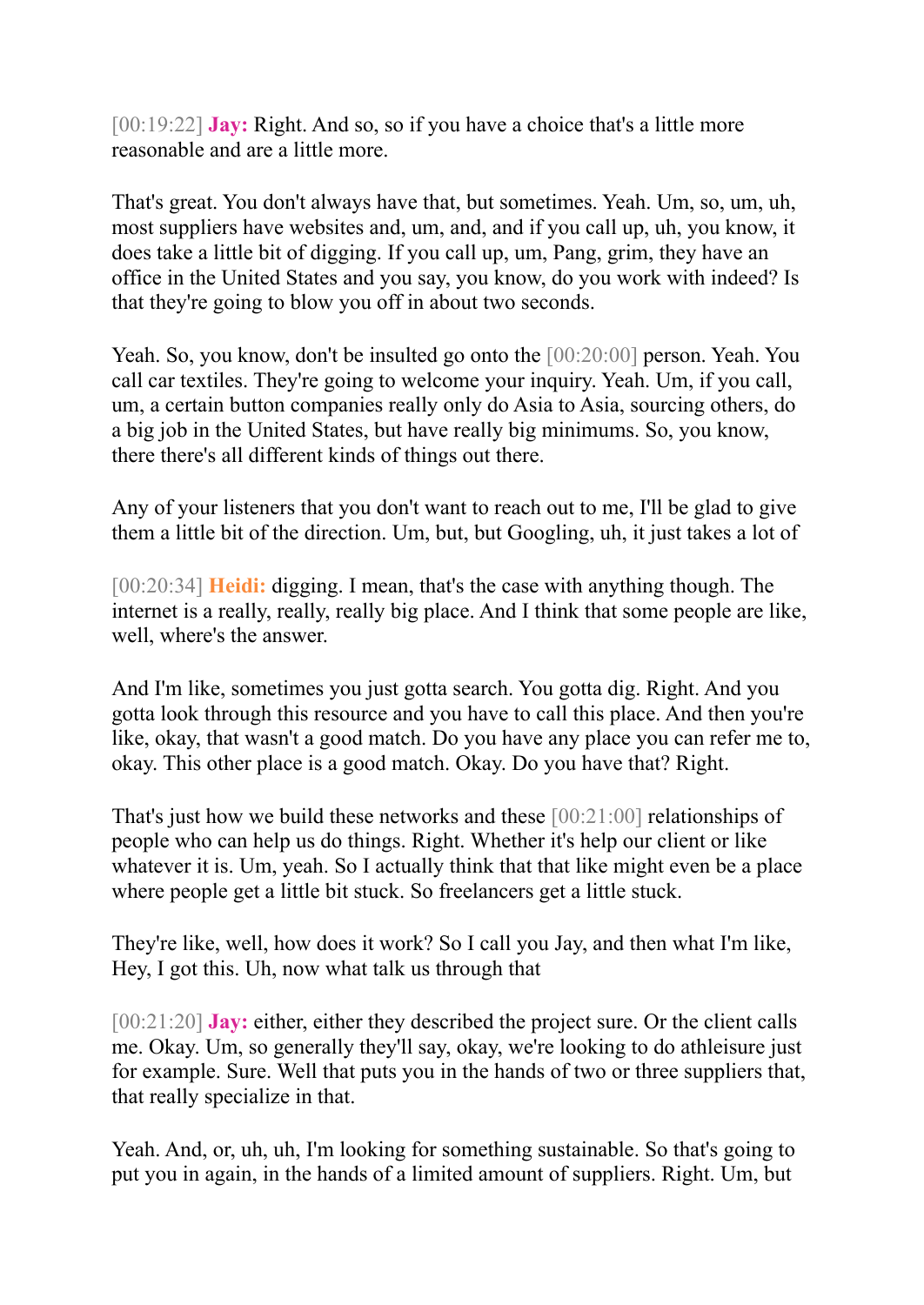for example, in athleisure, there's a huge selection. That was not the case in 2017. When we spoke, um, where there was, I probably had five or six fabrics that worked there.

Now I  $[00:22:00]$  probably have 30 or 40 that work in it. That may be more, um, uh, sustainable is, uh, now more than 50% of my business. And. I just looked at it and that is a really recent development. So one of, one of the things, your people who listening to this who are, uh, uh, uh, freelancers or desire to be freelancers are going to find that sustainability is going to come up a lot more often than it did.

And the good news is you're now able to cover a lot of ground. Um, it used to be that I had, you know, some 10 sell a little bit of organic cotton, and that was kind of it. Now there's a tremendous amount of, uh, uh, of sustainable fabrics and some companies that widget ultimately, uh, work hard to be ethical [00:23:00] suppliers.

[00:23:01] **Heidi:** Talk a little bit about what that means.

[00:23:04] **Jay:** So. So let's talk about what happens most of the time is that you're buying from an entity that begins somewhere in China. Sure. Okay. So in China you have a terrific people who are in business, and then you have some people who are not so terrific and who are low quality.

And unfortunately in manufacturing fabric, it's not labor intensive. So you don't have the labor abuses that you have in, let's say garment production it. Yeah. That's, that's exactly right. Yeah. Yeah. Right. Um, on the other hand, um, you do have pollution as being an issue. So if a factory has, what's called an OTO tech standard 100 certification, um, then you know that they've been checked out for, uh, whatever toxicity is associated with them.[00:24:00]

And, uh, so that's a way to source ethically if a lot of your supply comes from, uh, um, uh, either Korea, Taiwan, or Japan, which have, uh, pollution laws and have labor laws or in China where you're with a trusted vendor or you're with, um, a company that, uh, where the factory, where it's coming out of a, a mill that has Occhio tech standard, 100 certification or a dye house as that that's now, I mean, they used to be once in a blue moon.

I find that rare, very rare now it's all the time. Okay.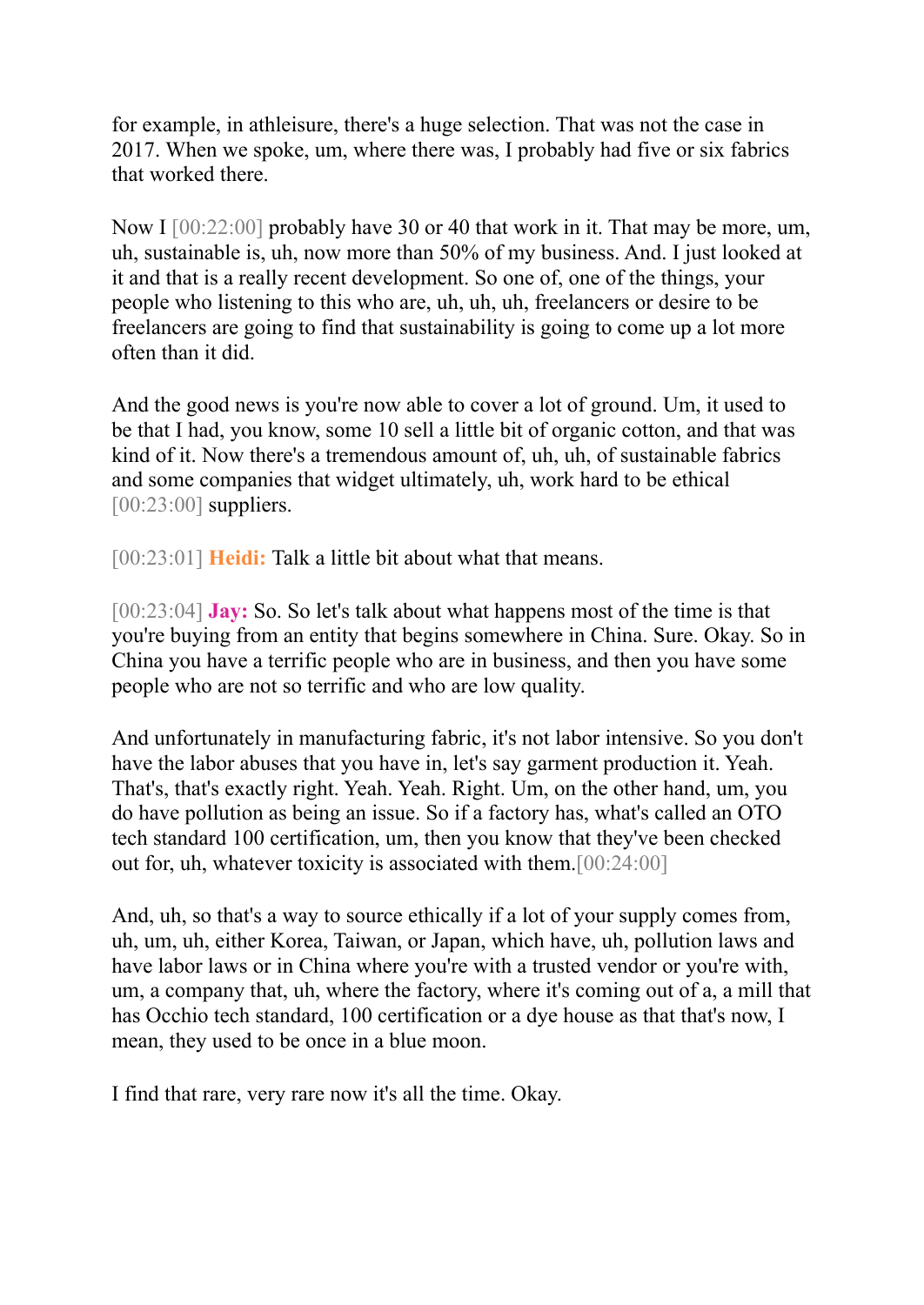[00:24:42] **Heidi:** And so you would just, as the freelancer, who's, you know, sourcing for their client, you would look for that in the suppliers that you're buying.

[00:24:52] **Jay:** Yes. Yes. And, and, uh, some suppliers have very good and very informative websites. And I  $[00:25:00]$  link people to those all the time and say, well, read this, this will kind of show you what kind of supplier this is.

Yeah. And, um, uh, and actually it's almost a sign of something, not so good if you're not seeing a pretty decent website.

[00:25:19] **Heidi:** Oh, is that the case anymore?

[00:25:22] **Jay:** Somebody who's you want to add? I would say the key word here is transparency. So when a supplier is transparent, um, that's what you're looking for. Whether you're buying sustainable or conventional fabrics, you're looking for somebody that is, uh, uh, that's um, uh, transparent.

There's also some things that can be bought domestically. Not a lot. It's a lot of 10 lines. One of my. Uh, offers domestic fabric. Okay. If you do a great job and, uh, they have [00:26:00] several, uh, knitters that they work with, it's only on knitted goods, not unwoven. And, um, so some in California, there's some in the Carolinas, somebody in Pennsylvania who does some work for those guys too.

And, uh, but it's much more limited. And, um, the problems that you have today with transportation and with, um, all the things that can, uh, make supply chain issues also affect domestic suppliers because they have to get the, the fibers, the yarns generally from overseas. Yeah. So while there's some yarn, Created in the United States.

Most of app, not much. And most of them are not created for the, uh, for the fashion fabric business they're created for homepage.

[00:26:58] **Heidi:** Okay. Home to cart. Okay. Gotcha. [00:27:00] Gotcha. Okay. Um, okay. I learned so many new things. I'm learning here too, right? This is a lot of, this is really interesting and new information for myself as well.

Um, okay. So I call and I'm like, Hey, I've got this client kind of described the project, and then that's going to give you an instant idea of what you do or don't have to offer, or you can refer me somewhere else. And then what happens? Do you send me some swatch cards or how does this.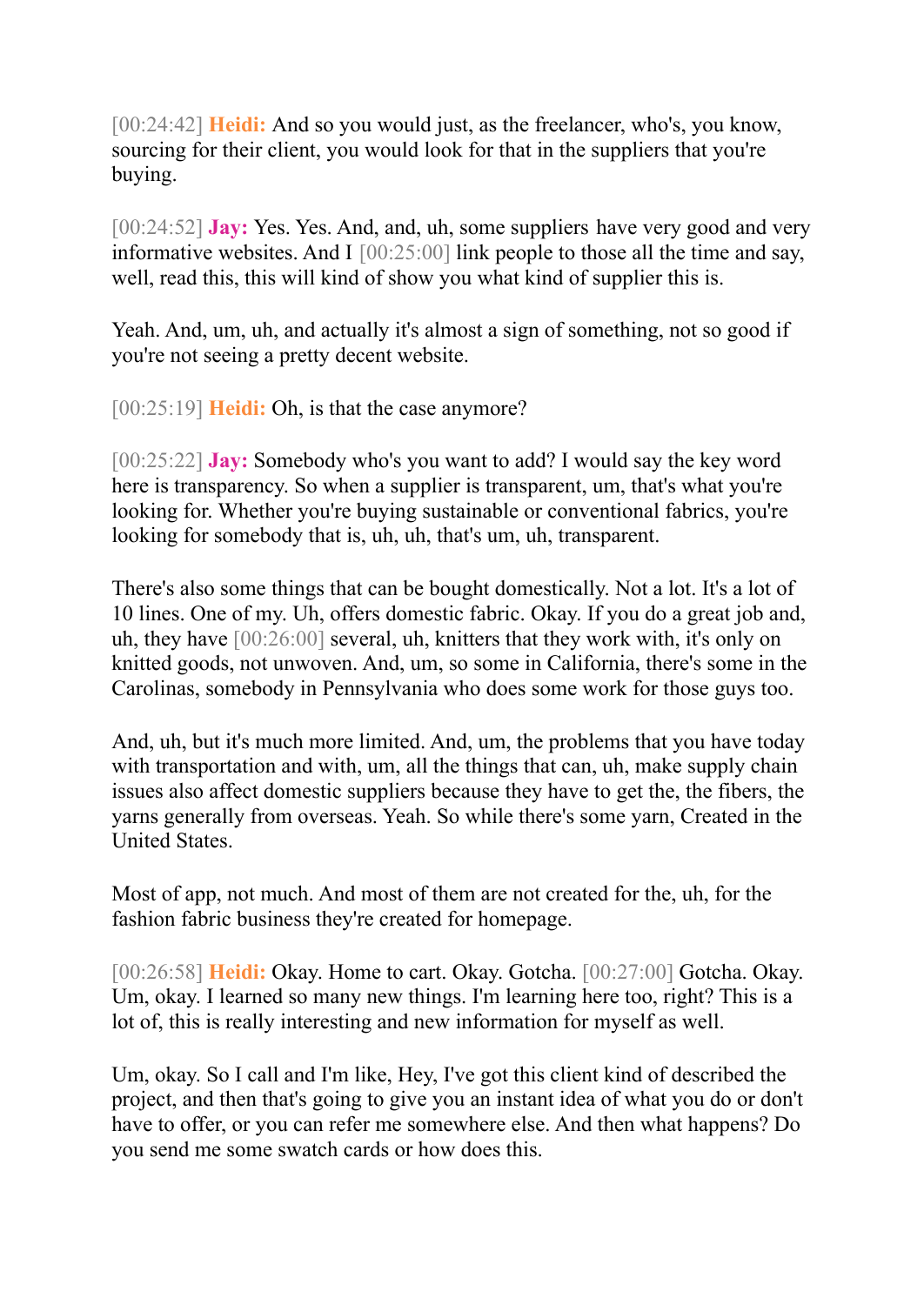[00:27:28] **Jay:** Yeah. So the thing is, I always say this is the wild west.

Um, I represent 10 companies. They do things 10 different ways. And I can't imagine that other people who do what I do are not experienced things, the same thing. So, um, I represent two suppliers out of the Vancouver area. Um, they have a little more of a process to get color cards. Uh, one of them, them, you have to go through their website.

I can give you a little code that makes the cards free, but you do have to pay the transportation, [00:28:00] which is going to be 18 to \$20. Sure. Okay. They won't put things in the U S mail anymore. And

[00:28:05] **Heidi:** Hey, freelancer, that's something that your client pays for, not you. Oh, absolutely. People wonder though.

[00:28:12] **Jay:** Right, right.

No, no. And, and, um, but, uh, what, uh, this just happened today, a contract shop that I work with, uh, now they're wanting to build a bit of a library. So we started to talk about that. So, um, that happens also where people want a pretty broad range of things, uh, not so easy to do, but it is doable. Um, so, uh, and some suppliers are very generous with color cards and some not so much, um, you know, some will use the, I'll send them a request.

Then I I'll put it on my calendar to call them back in three days because they never, because they never do it after less. I bother him two or three times. Are

[00:28:56] **Heidi:** they just, they just have enough business that they don't really [00:29:00] need to like.

[00:29:02] **Jay:** no, the, the, the two people who are best about that are the guys that have the most business.

So that's, that's so

interesting

[00:29:07] **Heidi:** to me, right? Yeah. I think there's a common. Maybe stereotype is the right word that right. If, if the factory is like blowing you off or the suppliers blowing you off, that it's just, you're too small. They don't really care to deal with you. And they've got enough other business, um, which has, I could get that angle, but I'm coming from you.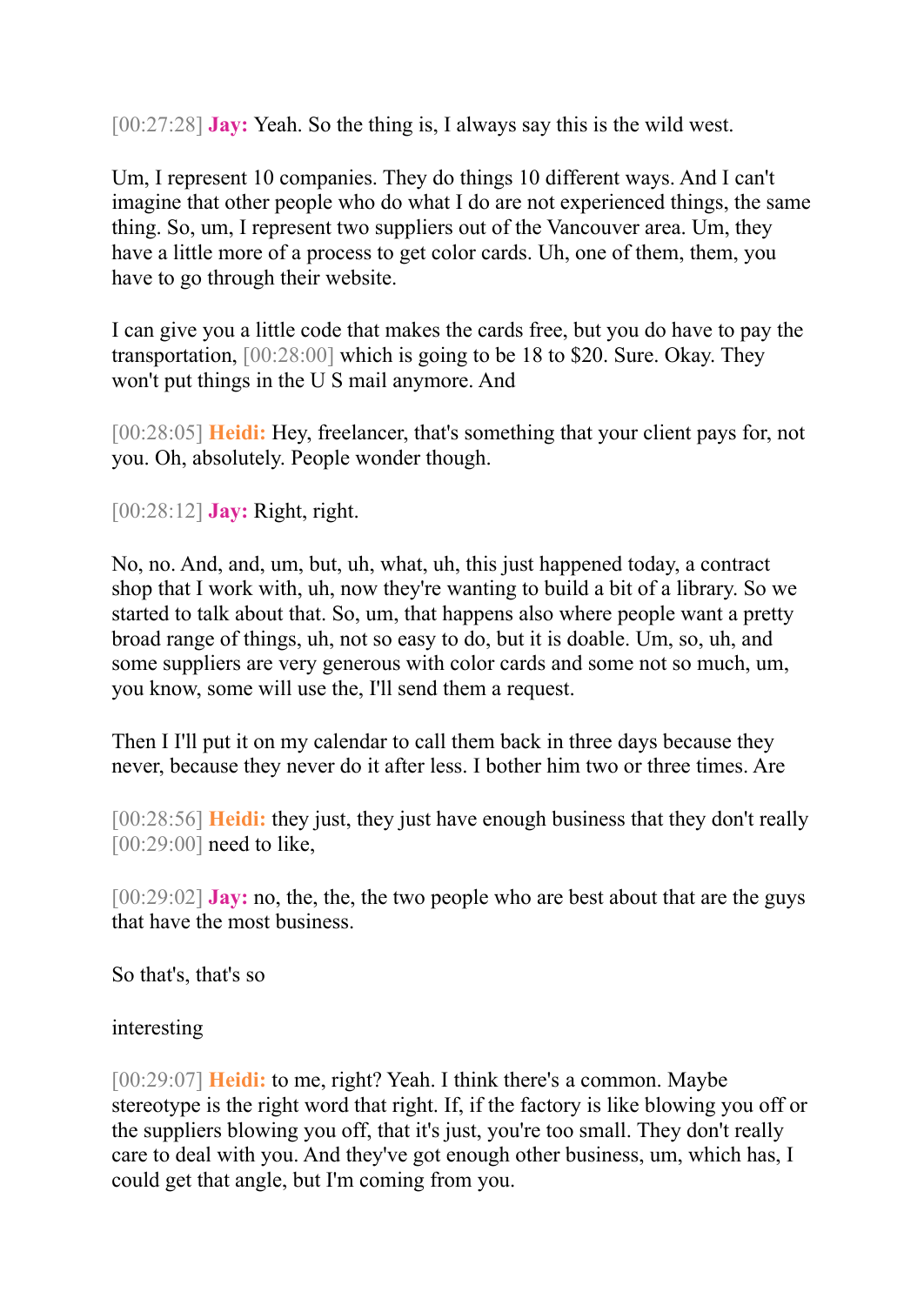I mean, you're their direct contact. Uh, it's just how they operate.

[00:29:36] **Jay:** You know, Heidi, I've had people call me for the first time, either developers, freelancers or in the designers and sounds so bad sound like there's just not a chance that they could develop into anything. And oh, no, that's wrong. So, and I made every guy have a really terrific client.

And I remember the [00:30:00] first time I spoke to him, I hung up the phone and went, oh, that'll never happen. Not going anywhere. Yeah. Yeah. This is not going anywhere. And it's and what they've, what they've done and what I think freelancers designers and anybody else in business should do is they leverage the things they were good at.

Yeah. So they were good at getting publicity. They were good at the marketing side of it. They didn't know anything about garments. They didn't know anything about fabrics, but they found people that did. Yeah. And so, um, you know, I, I think that for, um, a freelancer, you have to have a decent, all around knowledge of what's out there and what's possible.

So if people want to do, um, you know, a camel hair or a cashmere coat, Well, they better understand that you're looking at something that's going to probably sell for a thousand dollars. Yeah. Yeah. It's not going to be a hundred or 200 or 500. It's going to be more than that. [00:31:00] You're going to get the fabric from Italy.

It's going to be sensationally expensive. Yeah. And then you like anything else, you're going to have loss and you're working loss and so on. And, and, and it's so having an understanding of what can be done at, at, and what are the prices are, is I think something for a freelancer that's important and it'll make, it'll make the freelancer look more expert if they go, oh, for rayon spandex Jersey.

Here's about the range of prices. You know, here's the range of weights that it comes in. How are you using it? I'm going to make tops out of it. Terrific. Here's here's the here's two or three places where you can go for that. Yeah.

[00:31:42] **Heidi:** Well, it's funny, you mentioned that because one of the things that I'm a big proponent of, as you know, I'm, I'm out here educating and supporting people on their journey to become freelancers is be niche in your offering, right?

Because you do need to have some base knowledge [00:32:00] on a lot of the different part. You don't have to do all the parts of the process. I know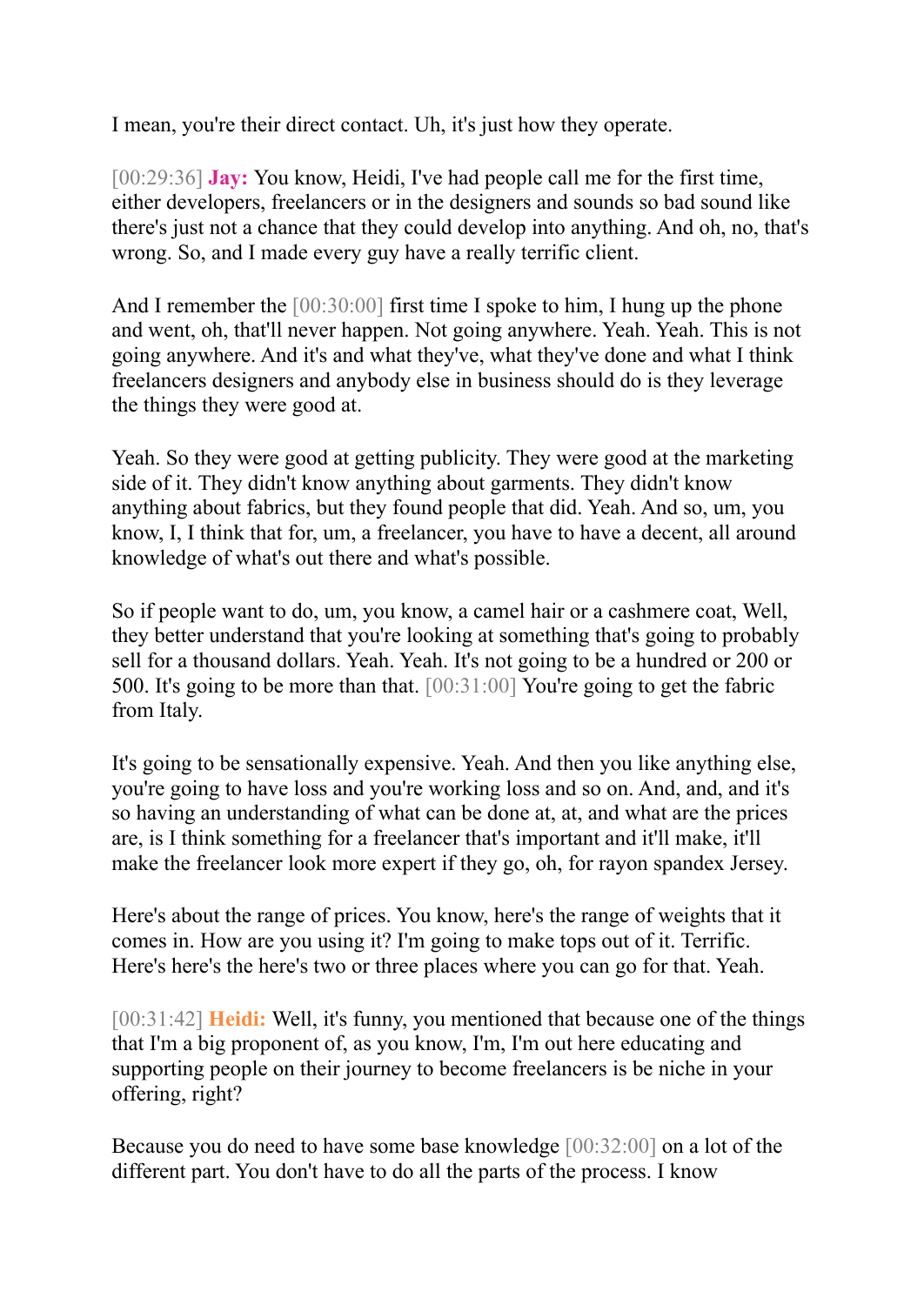freelancers who specifically don't source. They just say I don't source. Um, but if you are going to offer that part of the process, you've got to have knowledge on it, and it's impossible to have knowledge on cashmere and active and denim and lingerie.

Yet. I see people wanting to do a little bit of everything and maybe it's because their career has done a little bit of everything. They'd be like, well, I worked in kids and I worked in men's and I worked in, you know, they've got a 15 year long resume and they want to do a little bit of everything, but I'm like, it's so hard to continually keep up with all that knowledge as things change year after year.

Right. And so if you hyper-focused on almost like you said, uh, some of your importers or the suppliers they've they focus on silk. Right, right. Um, You can do a much better job and you come off as more expert. So there might still be some learning [00:33:00] curve, right? I'm not saying you have to know it all today and there's learning curve and talking to someone like you, because again, maybe they came from corporate and they hadn't really done a lot of sourcing, but they can build that knowledge, but just focus it on that.

Um, and then do your research and talk to someone like you and dig in and ask the questions and start to understand the nuances of the different materials that work for your niche.

[00:33:23] **Jay:** Right? So that, that's a really good point. Yeah. Um, there's obviously S in, in, there's such a wide array of textiles and, and of, uh, of skills.

Yeah. I do want to point out one thing that it, and I think a lot of people do this. So let's say you worked for target in product development. Well, do we that, and then working for someone where there's going to be some kind of a, um, uh, where they're going to do it domestically, they're going to start small and so on.

Yeah. Those are two different things. And you're [00:34:00] going to find two different suppliers list of suppliers. So you, you may go over and you're gonna buy shirting from, you know, this one big mill in China that, but they're not really practical to buy from if you're wanting to buy 50 yards or five yards or a hundred yards.

So who carries that product in the United States? Well, there is somebody who, who does that. Yeah. And so if you're going to do shootings, there are two or three really good suppliers and you should know those guys. Yeah. Um, if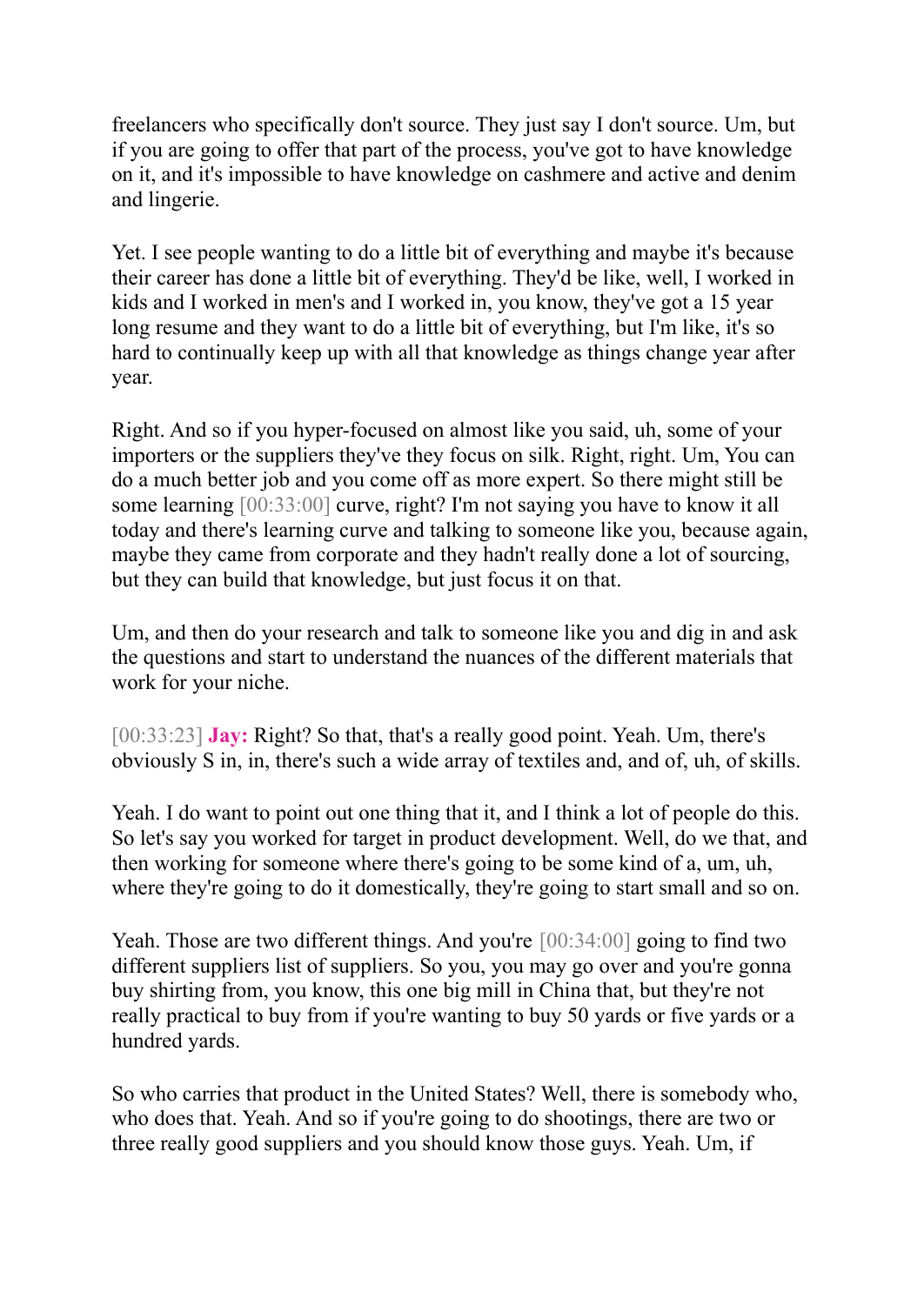you're do athleisure, there's one sensational supplier and a couple others that have offerings.

Um, I think the other thing that's valid. Is I think as a freelancer, many times, um, somebody's going to come to you and one commonality is that they're going to lead interfacing, or you're going to need muzzling. You're going to need labels and hang tags. And, uh, so the label supplier that  $I$  [00:35:00] represent, it's one of my most successful, uh, suppliers, because they're, they're great to work with.

They're easy to work with and they send out a great bag of samples and, and so, um, and all of their businesses really directed toward domestic production and they produced domestically. So th you know, there's, there's people you definitely want to know about, and it will show you to be. Smarter and to, you know, it it'll help you sell your services to have some knowledge.

It doesn't have to be exhaustive, but you have to have some idea where you're going. I think. Yeah.

[00:35:36] **Heidi:** Yeah. I agree. And it can take a minute to build that expertise in that like network of relationships and contacts, but it just comes down to, like we talked about earlier, putting in the effort, making the phone calls, having the conversations, figuring out where to go next.

I'm always asking for like, oh, is there anybody else you can recommend I talk to? Or who else should I know about? Um, and then, like you said, I think, right. It really comes down to as well. It's funny. Cause [00:36:00] you talked about how the other, uh, reps in the United States, you guys refer people to each other and it's sort of like, I'll scratch your back of your scratch my thing, my back sort of thing.

And I talked to freelancers all the time and I tell them other freelancers are not your enemy. They're your friend. You guys will wider referring projects to each other. And the same is true. The relationship between the freelancer and you, right. You are going to help refer them to other places. And they're also going to bring more business to you.

And it's just this, um, it's this ecosystem that lives off of itself, and everybody kind of needs everybody to survive, which I think is such a cool part of such a cool way to look at at this whole process, because fashion has such a stereotype and it can often be true of being like really toxic and really cutthroat and backstabbing.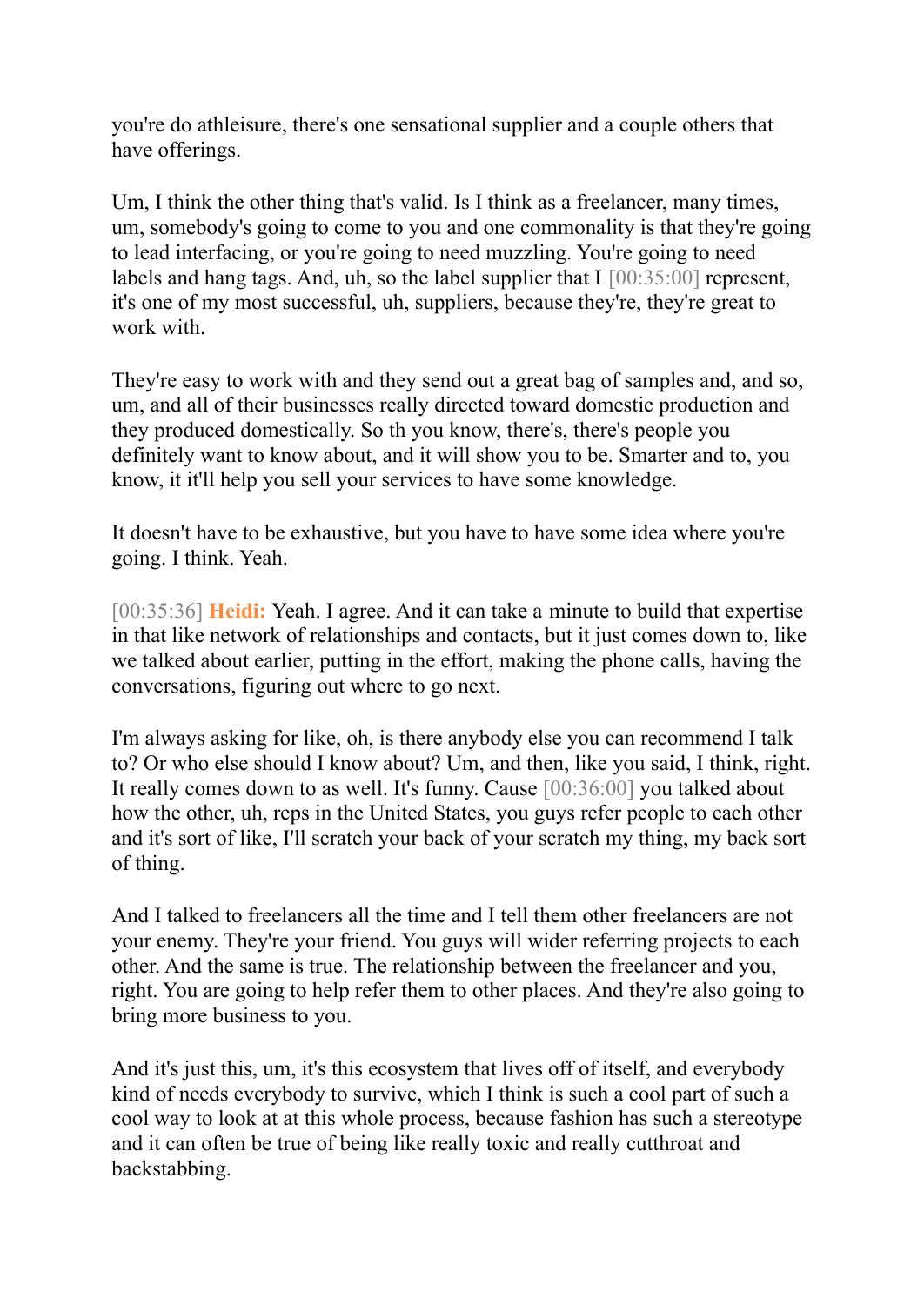And that exists of course, but at the root of it, I think most of us are really trying to just like do the thing that we love and we want to help each other. And, and, you know, uh, what [00:37:00] is it? The rising tide lifts, all boats sort of thing to be so

[00:37:05] **Jay:** cliche. And you do have. Who will collaborate in certain ways, or we'll offer you a little bit of direction and sadly others that just won't do that at all.

Matter of fact, I have a very good customer, not going to go into any details about who it is or any description, but I was in this person's studio once and a person came in and said, wait, I love your stuff. I'd love to do something like that. And she just threw her out and unceremoniously just, you know, get outta here.

I'm not going to have. Yeah. And I was, I was a little, I wasn't, I didn't think that was so great. Um, yeah, it, it is. So, you know, there, there are, uh, uh, people who are, who will gladly give out information and others that won't, and, you know, I think part of your job as a freelancer is find out who will help you and who won't.[00:38:00]

And, uh, so some of that you can do through Google, but what I'd recommend is that. That you pounded the telephone a little bit or emails, right. I, you know, emails, calls, and, and just, you're not going to find it all the time by reading, uh, uh, somebodies, uh, uh, website or their posts or whatever. Uh, sometimes it just takes, it takes some calls.

And, uh, I do think it's a lot of digging. I do that on my end, too. I mean, if, if, if I'm looking for a product, um, you know, and I have, uh, I I've got an opening right now for something. And, uh, I just paid the first call today and said, you know, do you fit, you fill into this? You know, here's what I do. And you have a little back and forth and it just see if it's right for me.

And. No. So that's something that, you know, I'm trying to do that job on my end, and I'm sure the other people who do this do [00:39:00] the same thing. They they're, they're looking for good things and they're, they're trying to do the best job they can of supplying in the area that they are expert in. Yeah.

[00:39:10] **Heidi:** Um, I love that attitude and like anything in life, not everybody's going to be helpful, but there are the helpful people out there.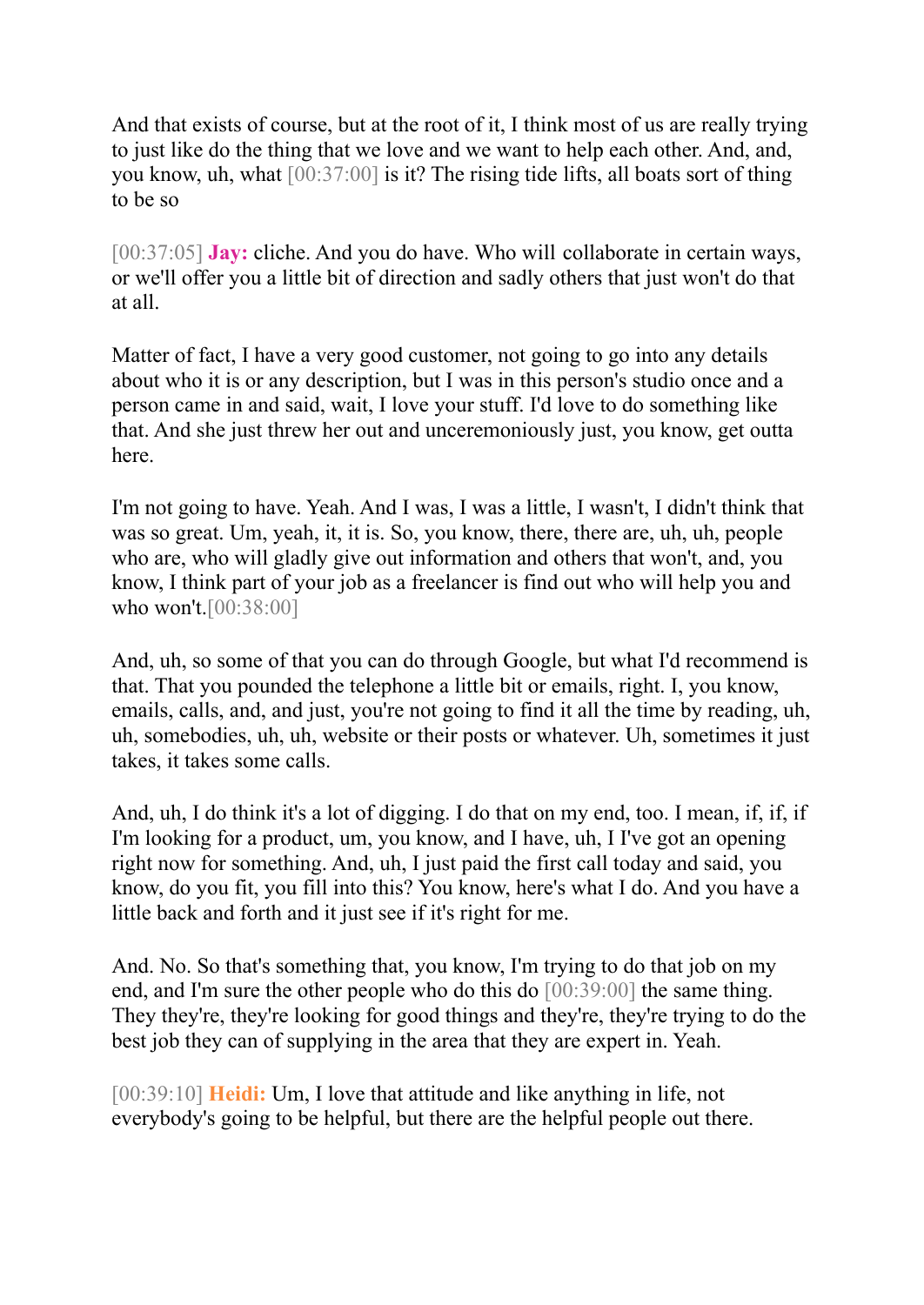And like you said, it's, it's your job to find those people and then collaborate and be the helpful person back to them. And then it just comes full circle. Right. Um, so I'd love to dig a little bit more into the actual process, right? So let's pretend I'm a freelancer. I call you, Hey, I've got this athlete leisure brand and we're doing a tank and leggings or whatever we're doing.

Um, And you can get me. I know that each of the different companies you represent sort of do things differently, but maybe we can just talk like generally, how does this work? So the, the freelancer out there, who's not done this in the past. They have a little bit of an idea of what the whole process looks like.

So they call you, they get some swatches and [00:40:00] then what happens?

[00:40:01] **Jay:** Well, the first thing is the swatches. So, so they're saying, okay, I'm going to do an athlete's your line. Well, first of all, to kind of backtrack a little bit and I'll get to your question quickly, but, um, as a freelance. Uh, there's one of my rules of textiles is that you can cheap out on woven, but you cannot cheap out on knits.

# We

[00:40:21] **Heidi:** talked about this in our last

[00:40:22] **Jay:** interview. I'm not surprised I've lived with that for, I've known about that, that little saying for a long time. And, uh, uh, so that's part of your consideration is, uh, you're not gonna find, uh, very helpful \$2 and 50 cents a yard, uh, uh, uh, polyester Jersey, or, you know, it's going to be pretty crappy if you can get it at price.

Yeah. Um, so yeah, I think your initial job is for either you or your client to get color cards in their hands. And so I assist people in doing that saying here two or three suppliers, [00:41:00] let's get you things from them. Here's what, here's how you do it. And with one of my suppliers, I actually send them instructions on how to go through their website.

Right. And here are the style numbers you want to order, you know, and I almost iSTYLE numbers that do that every day. Um, uh, but there are, and there are people who I have one, I have a guy who manufacturers who has a terrific leggings fabric. Just great. So as soon as I hear leggings, I'm like, oh, you got to pay attention to this.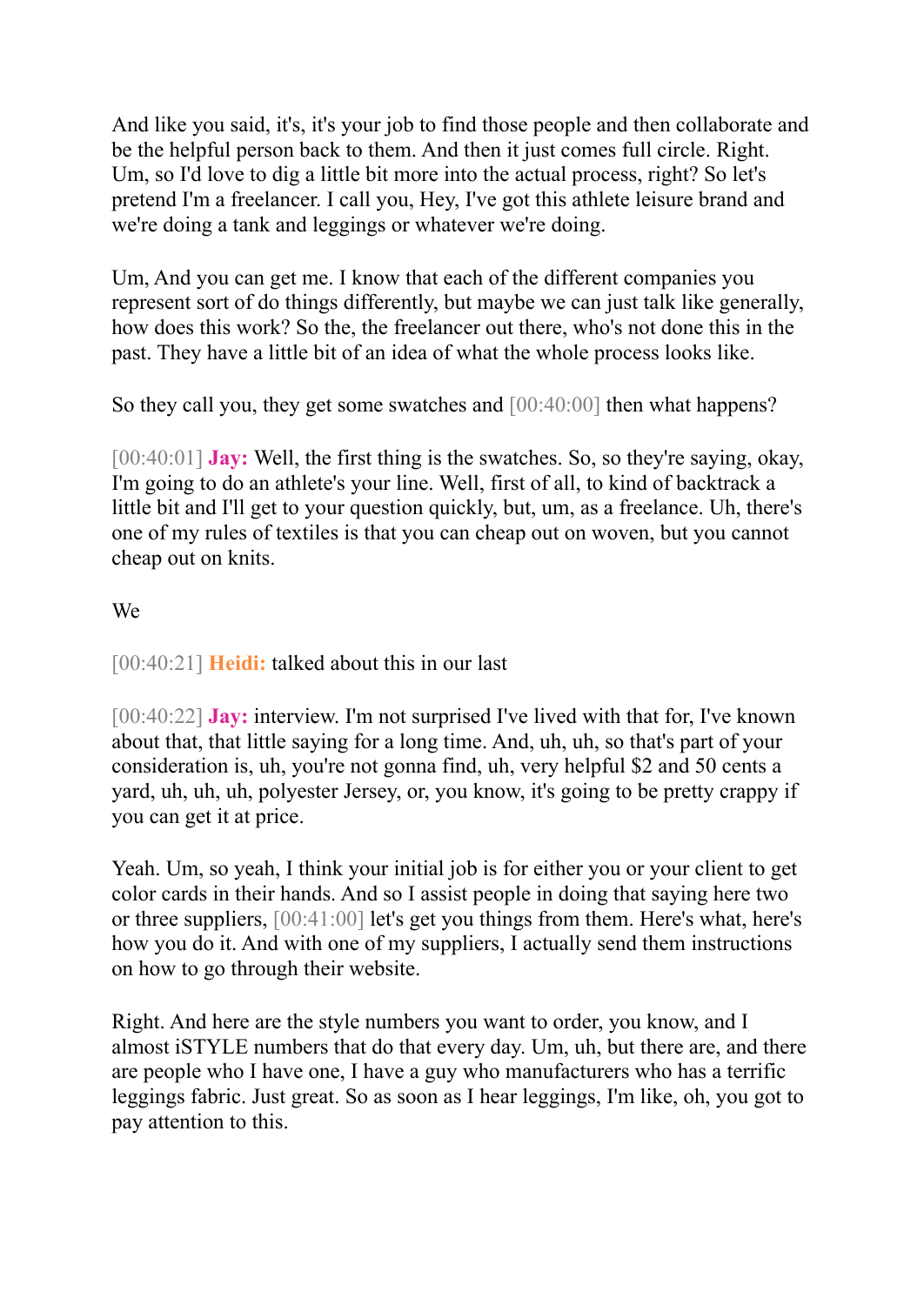This is going to come your way. The sample is going to come your way. And you know, it has a great track record. They have a good inventory. They always, you know, and, and so that's, you know, what I try to do is put as much product in their hands and try to at the same time, deliver priceless and minimums and things like that.

That's all things you want to know about wanting want to get a hold of a price list. Those are changing now. Uh, some suppliers changing 2, 3, 4 times a year. I [00:42:00] one supplier who's been changing, uh, going upwards. Every six, eight weeks everything's going up right now. It's pretty. And in some cases pretty dramatic and in other cases not so dramatic.

Um, so I think initially you want to get fabrics in front of yourself and in front of your clients, that can be helpful. And then start to look at, you know, while we like this, this feels great. Then you're going to try to buy five yards or 10 yards, whatever you need for sampling. Yeah. And, uh, I would always suggest that because of the nature of freight, that if you can buy more than one thing, because the, the, the freight for five yards and the freight for 20 yards is almost

[00:42:47] **Heidi:** exactly the same.

Right, right. Because it's rolled and it just.

[00:42:52] **Jay:** Right. So if you could do that and sometimes that doesn't work out your mind, one thing at a time, that's fine. But, uh, um, but [00:43:00] freight has become increasingly a component that's very important. Yeah. So, um, so you want to get those things in front of you? Um, a good rep is going to have some idea, uh, about, uh, the inventory position.

Some of my suppliers I'm able to log into their computers and actually tell you exactly what's there. Um, um, uh, some, I have to make a call or some, I have just knowledge of what they have. Yeah. Um, so this is, uh, um, uh, it's kind of a step-by-step thing. And I think that, uh, uh, a lot of times I always say that I should be the second call you make, you're going to start to maybe make a mood board.

If you, if you're a designer that. Or a freelancer who's helping somebody with a project mood board might be first. And then you start to, you have to get some colored cards and, and be able to pin some fabrics up on that color card. And, you know, we're [00:44:00] gonna, we're gonna use, uh, you know, this recycled poly, uh, shirting, and, uh, that has wicking antibacterial Teo.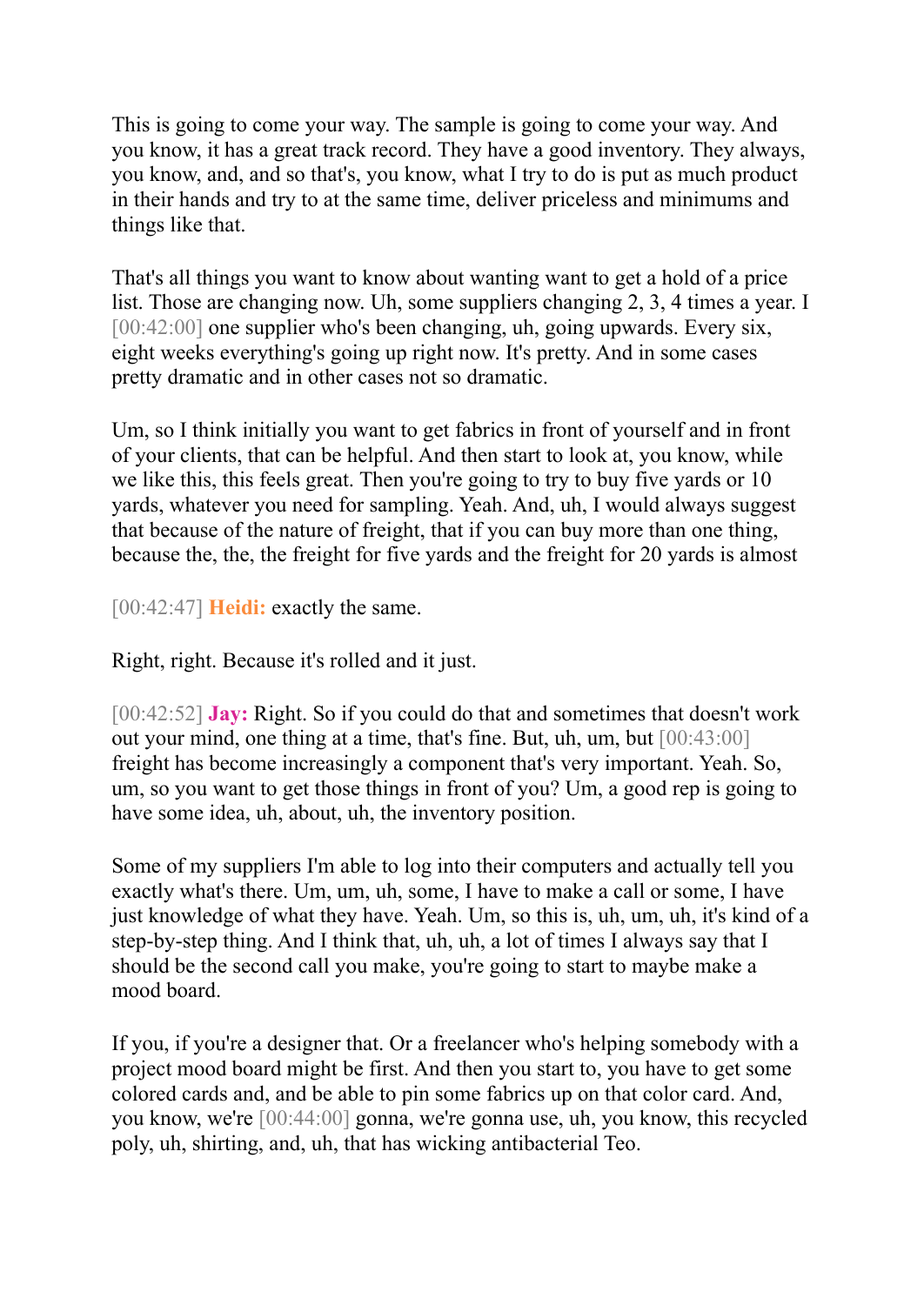So, so that's one thing we're gonna use. We're gonna use this, uh, compression fabric in this way. And so you're, you're going to get those things in front of you. And then, and then you're going to start to plug them into some spots and order some five yard cuts or 10 yard cuts, whatever you need and, um, see what makes up and how it makes up.

I would caution, uh, uh, any freelancer, uh, that, uh, you really it's limited what, you know, until you make a sample. Oh, for sure. So you can see something and go up. This is it. This is. And then you make it up and you're disappointed. You could see other things that you think, wow, this, this is kind of ordinary to make it up and it, and it, and it looks great.

Yeah. So, um, I think it's almost like a pyramid. [00:45:00] You're going to start by making a, uh, by, uh, getting a lot of color cards. And then when you start to make samples, you're going to be more limited. And of course, as you start to develop a product, you're going to be even more.

[00:45:12] **Heidi:** Yeah. You picked up. And so then, like you said, a couple of things to pay attention along the way, which are really smart.

And I think these are the things that freelancers maybe who are new to the sourcing arena, you know, they're very experienced, but this is a specific task they've not done before. Things to really pay attention to, like you said, is, um, well the freight first huge and. Looking at the inventory and maybe like what lead times are on that, based on your client's ideal production timeline.

And so you want to make sure that that could potentially batch up and obviously things always go awry. But thinking about that in advance, at least. And then also, like you said, the price increases are any of the suppliers like holding their PR, like, okay, I'm going to send this to you. And it's good for 60 days.

Like, [00:46:00] are we seeing that? At least

[00:46:03] **Jay:** you're seeing some suppliers that have more stability in their pricing than others that is not necessarily, um, that doesn't necessarily make a comment on the goodness of their product. So I have one absolutely fantastic line that I represent and they're the ones that have a pretty steady there.

### Their prices

[00:46:25] **Heidi:** are going up all the time, every, every, almost every two months. And. Oh, so if I, or let's say they're like about due for a price increase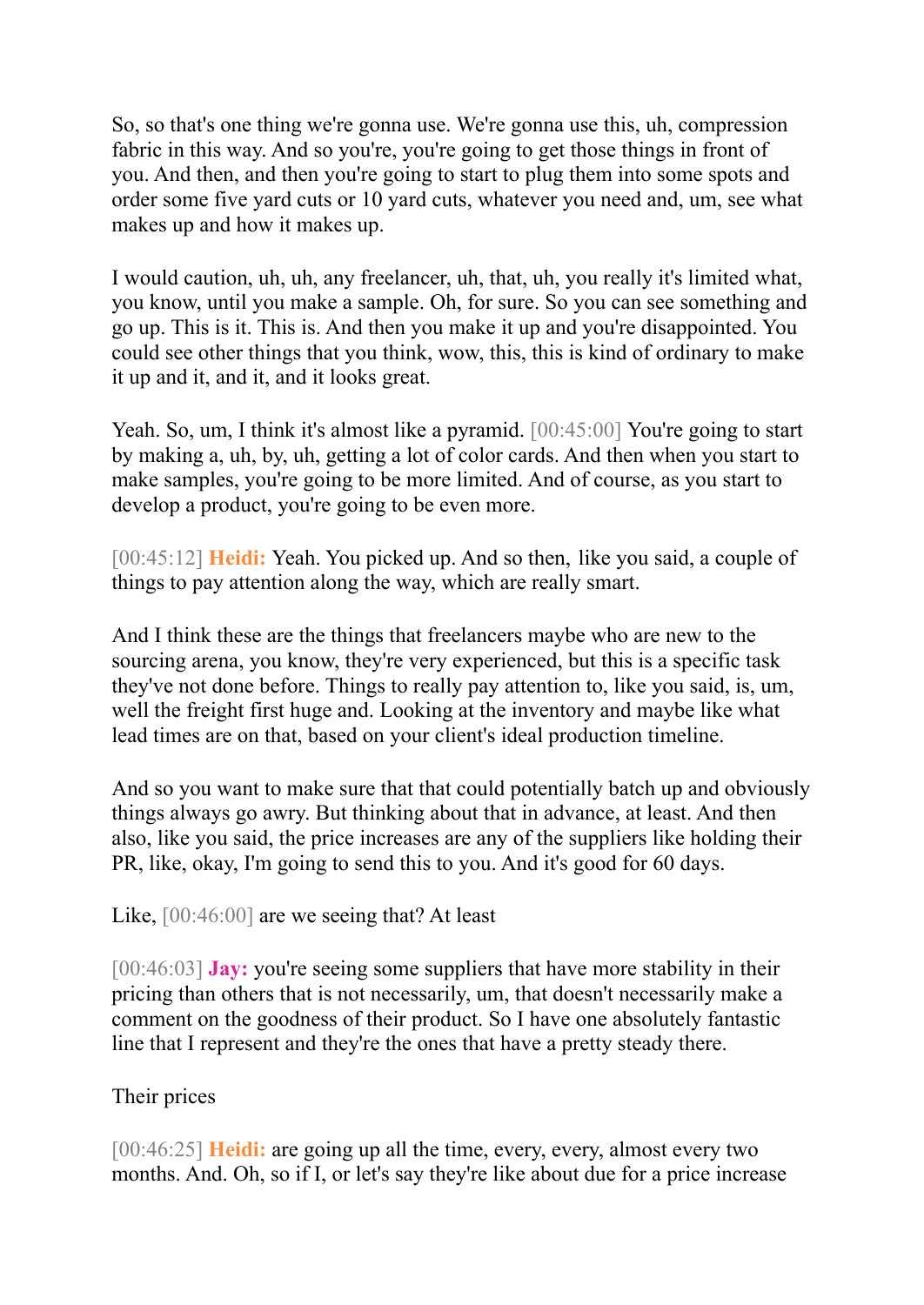and I'm ordering and I'm like, okay, it can get, can this price be good in six or eight weeks? No, it doesn't matter. The price is going to be what it's going to be in six or eight weeks.

That's just the case. Right?

[00:46:44] **Jay:** I would always ask, because I had, I did have a situation where, um, the supplier did agree to honor the price for a period of time. And I was just somebody who's buying a decent amount of fabric. Sure. You're not  $[00:47:00]$ going to be able to do that at the beginning. And prices are tending to go up in small increments.

Okay.

[00:47:06] **Heidi:** So nominal enough that the brand could absorb it and like maybe they have to adjust their emprise by like a dollar or two or not nominal. Maybe even just keep it the same and just eat the cost. Okay.

[00:47:18] **Jay:** Right. Right. All right. I mean, you have things going up 25 cents. That's not, you know, or 35 cents.

# That's not

[00:47:25] **Heidi:** uncommon, right. From 10 to 10. Okay. Okay. So yeah, that can be absorbed fairly easily, but still something to be conscious

[00:47:34] **Jay:** of. Right. And, and I think that, uh, I know I can pretty much tell somebody, uh, you know, the, the tendency here is that, is that this price will be good for the next two, three months.

I, I mean, I have a pretty good idea.

[00:47:50] **Heidi:** I can

[00:47:50] **Jay:** always, you know, I'm always careful about the word promise, you know, um,

[00:47:55] **Heidi:** hold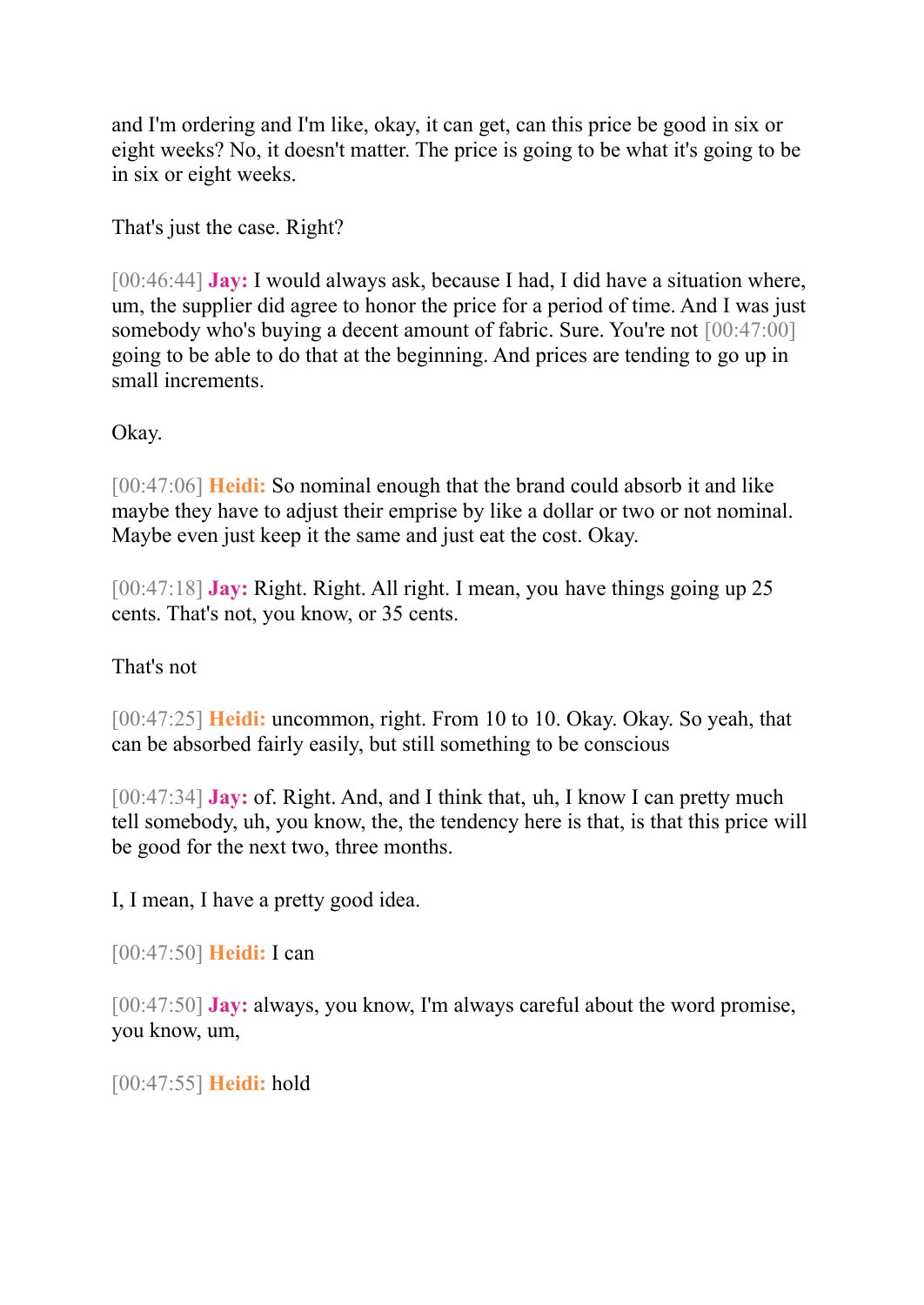[00:47:57] **Jay:** a good chance. That's there, that's been their track [00:48:00] record. And, um, and again, it just depends on the situation. Sometimes I'll talk to the company and say, what do you want me to say here?

You know, what am I, what am I doing? Yeah. And, um, uh, that there is, um, supply. At least the ones I represent, I'm sure the ones other people represent recognize the importance of freelancers and the importance of India designers. And so, yes, that might start out with five yards, but I have a bunch of customers that started out with five yards that now by much bigger quantities.

Yeah. That's amazing. So, uh, yeah, there's, uh, there's definitely more success in, in, in the designer and I think in freelancer, um, then, then they're heading. 2017 the last time. Well,

[00:48:53] **Heidi:** yeah, I mean, I can't really speak to the indie designer world as much anymore, but, um, our freelancers are [00:49:00] seeing insane success.

We've got a, uh, freelance accelerator program. We've got almost 500 students in there and they, you know, we had a drop because COVID freak out what's happening, but everybody has picked back up and is on like greater trajectory. We've got people who are booked two and three months out clients like begging, like, okay, I'll put a deposit down now and wait three months to work with you.

Um, and people are getting fair rates and it's, it's really a cool little ecosystem that's been created.

[00:49:29] **Jay:** So I think that, I think that there's a parallel there in, in, in the designer training contractor, if you want to find a loose sewing machine in Chicago, good luck. There is every context that I know here mean 15, 20 contractors in this town.

And I think everybody's loaded to the gills. And I know somebody that started a business in St. Louis and they're surprised how fast things have, have ramped up.

[00:49:59] **Heidi:** Ah, I wonder if it's [00:50:00] the same person we have a couple of really successful students in St. Louis. Um, I feel like it, I think I might know it is, um,

[00:50:09] **Jay:** yeah, there's a, there's a pattern maker there, a freelancer there.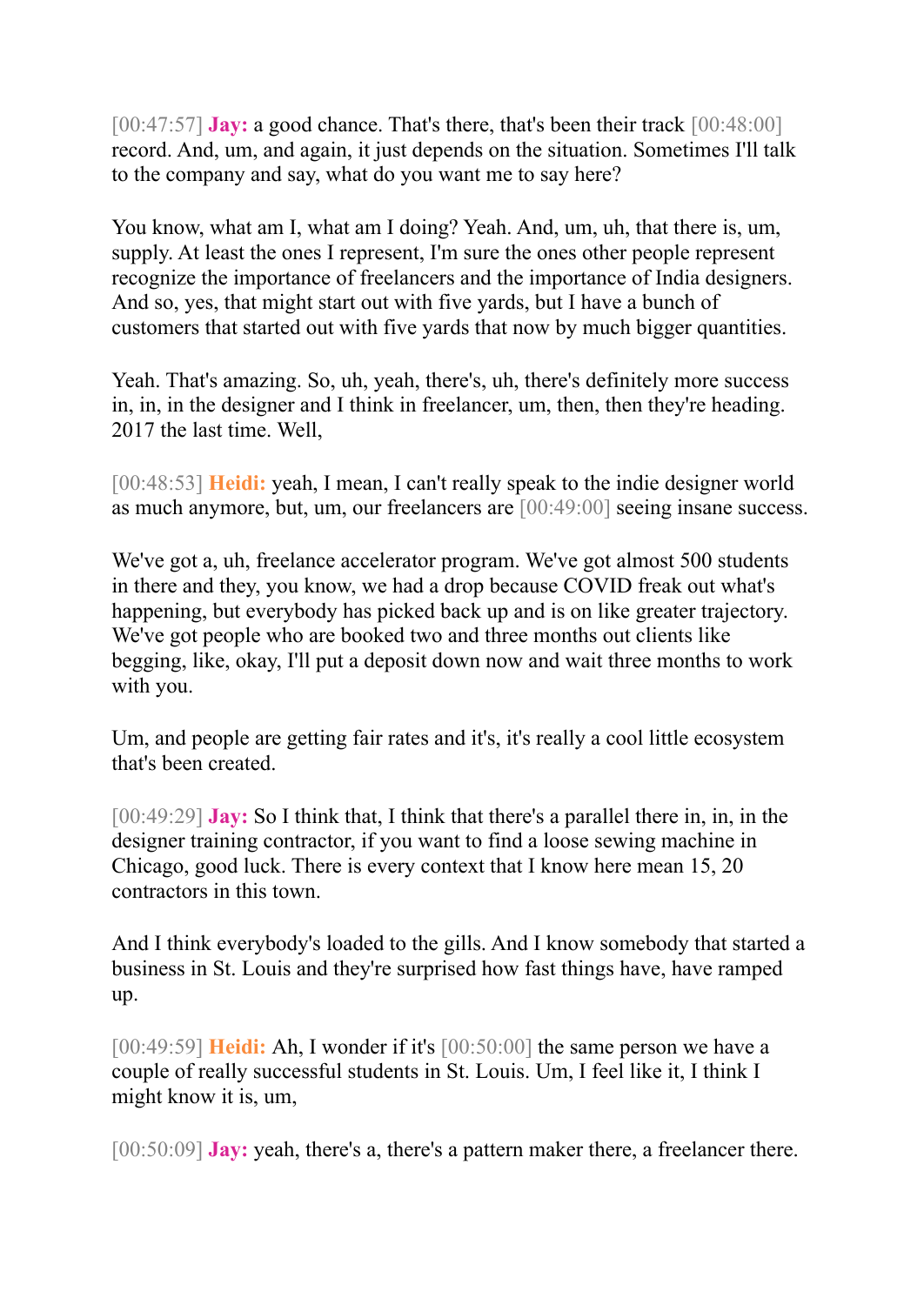Who's getting a great reputation and is working

[00:50:14] **Heidi:** Alison heinous. Yes. She's one of my students. Yeah,

[00:50:17] **Jay:** yeah, yeah. She's doing phenomenal right yesterday. I got a call from somebody who said, Alison recommended me. I'm a pattern maker. Can you say,

[00:50:28] **Heidi:** is that Alexandra greater

[00:50:32] **Jay:** somebody in LA.

[00:50:33] **Heidi:** Oh, I don't know who's in Alaska, but Alexandra.

I know it was also one of our students is taking on a lot of work. Um, overflow stuff that Alison can't do. I don't know if they're working directly, but I know like other freelancers are referring to Alison they're like, well, she's booked. And then, so they're referring to Alexandra and then, um, Connie bourgeois, who I just interviewed on the podcast, who's also out of St.

Louis. She might, maybe you're talking to her. I don't know.

[00:50:56] **Jay:** Well, there's a lot more, there were places that were [00:51:00] really big garment places 40 years ago. And as a city St. Louis, Denver, Chicago, those places are picking back up. Yeah. They're picking back up. Not in the same way. Sure. They've got the 20, 21, 20, 22 spin on things.

Yeah. Um, so you know, my business relies on, in a sense on freelancers. Yeah. Cause uh, uh, most indie designers come in with an idea. Maybe they can, so. But certainly not going to be able to grade a pattern or make a mark and, um, or very rarely. And, uh, so, uh, uh, being able to have a network of people you work with and, uh, that you could recommend to people is very

[00:51:47] **Heidi:** important.

It really is. Yeah. Yeah. It really is.

[00:51:50] **Jay:** Yeah. So, and basically I tell people, uh, and you know, again, uh, if you can work locally, it's really a good [00:52:00] thing because, you know, if you find a contractor in your area, then it's great to go see your work as it's developing. Yeah. It's great to, you know, um, I always tell people the first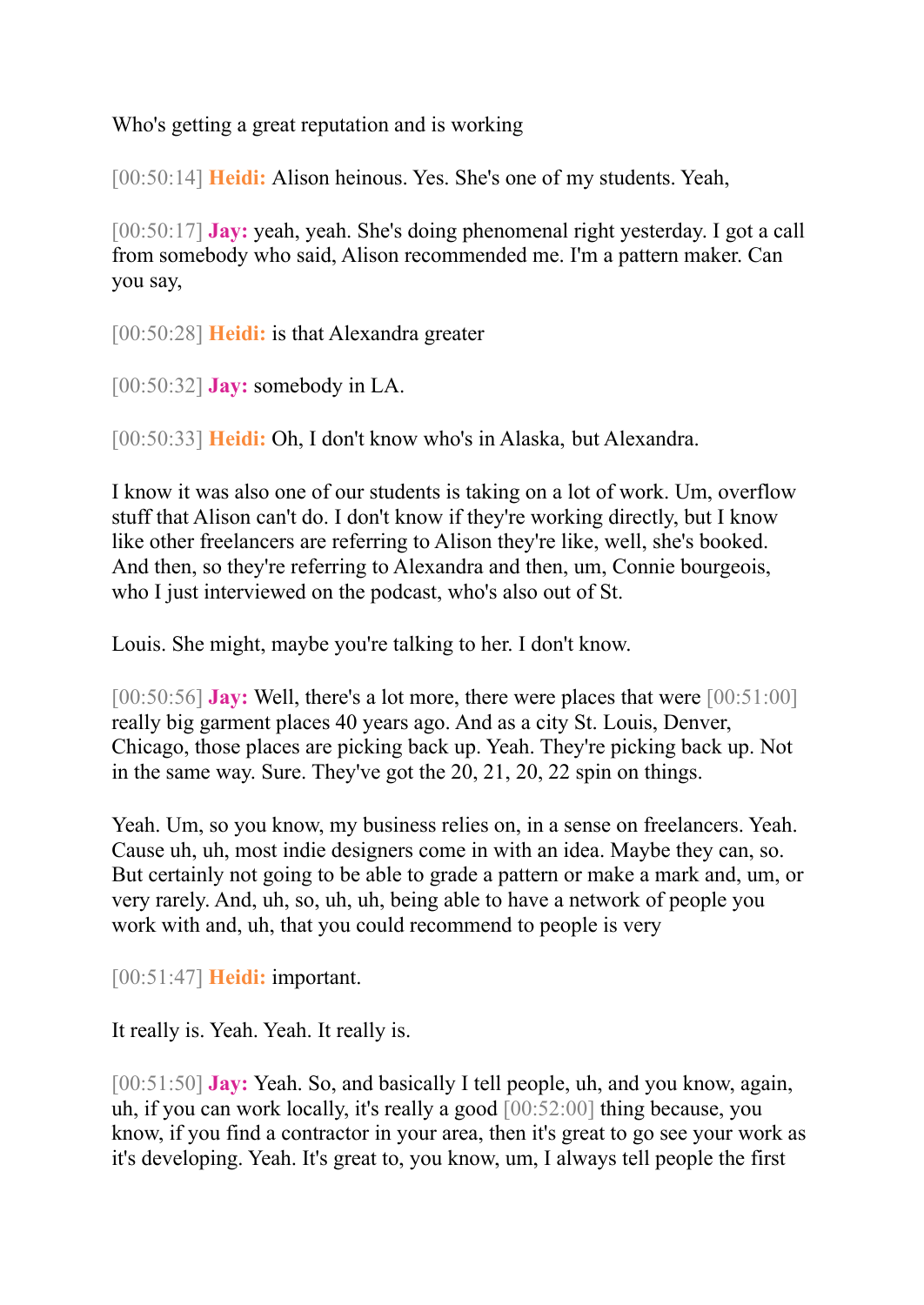time they buy fabrics from me is don't send it to your contractor, send it to yourself.

So, you know, what comes in, you know, how it's packaged, you know, what it looks like, you know, you ordered off this color card, but how does it look when it comes in? So I, you know, I would always say that, you know, freelancers should recommend that to their clients. That the first time, if it's at all past.

And has some cost-effectiveness if they're local, they certainly want to try to do that. So I think all these groups are really intertwined for sure. And, uh, you know, from the first time I spoke to you, um, I mean, I've gotten calls for years. People who said, I heard your podcast, they went so high. [00:53:00] Yeah. I mean,

[00:53:00] **Heidi:** it's so valuable still.

I mean, a, like you said, a lot of little things have, or maybe not even let all the loud, big things have changed, but still just the amount of knowledge that they were able to take from that episode that they might've gone into, like fabric is like, I don't know, what do I do? Do I go buy something at Joanne's?

Right. They literally don't know what to do if they're, if they're, you know, if you've been in the industry, you know, you don't go to , but if you're an indie brand and you are coming into this totally blind, you are really like, what, how does this work? Um, so yeah, the information is still really valuable.

One thing that I just thought of, and you may or may not have a thought on this and maybe it goes back full circle to some stuff we've talked about earlier in the conversation, but you mentioned, um, have the free land if possible. And if proximity and regionality makes more sense, have the client. You know, receive the goods or maybe work directly with the supplier.

Um, freelancers get really sensitive about giving [00:54:00] up their suppliers. It's this real like tight lipped mentality of like, oh, well, if I give up the supplier, then they don't need me. Um, and I lose that job or something and you know, maybe it goes back to the whole thing of like, we help people out and it's going to come full circle.

Like, they're going to need you for other things. Right. But people always wonder like, should I charge to share my supplier or do I just give it? Or like, what does that look like? Do you have any thoughts on that? Yeah, I do.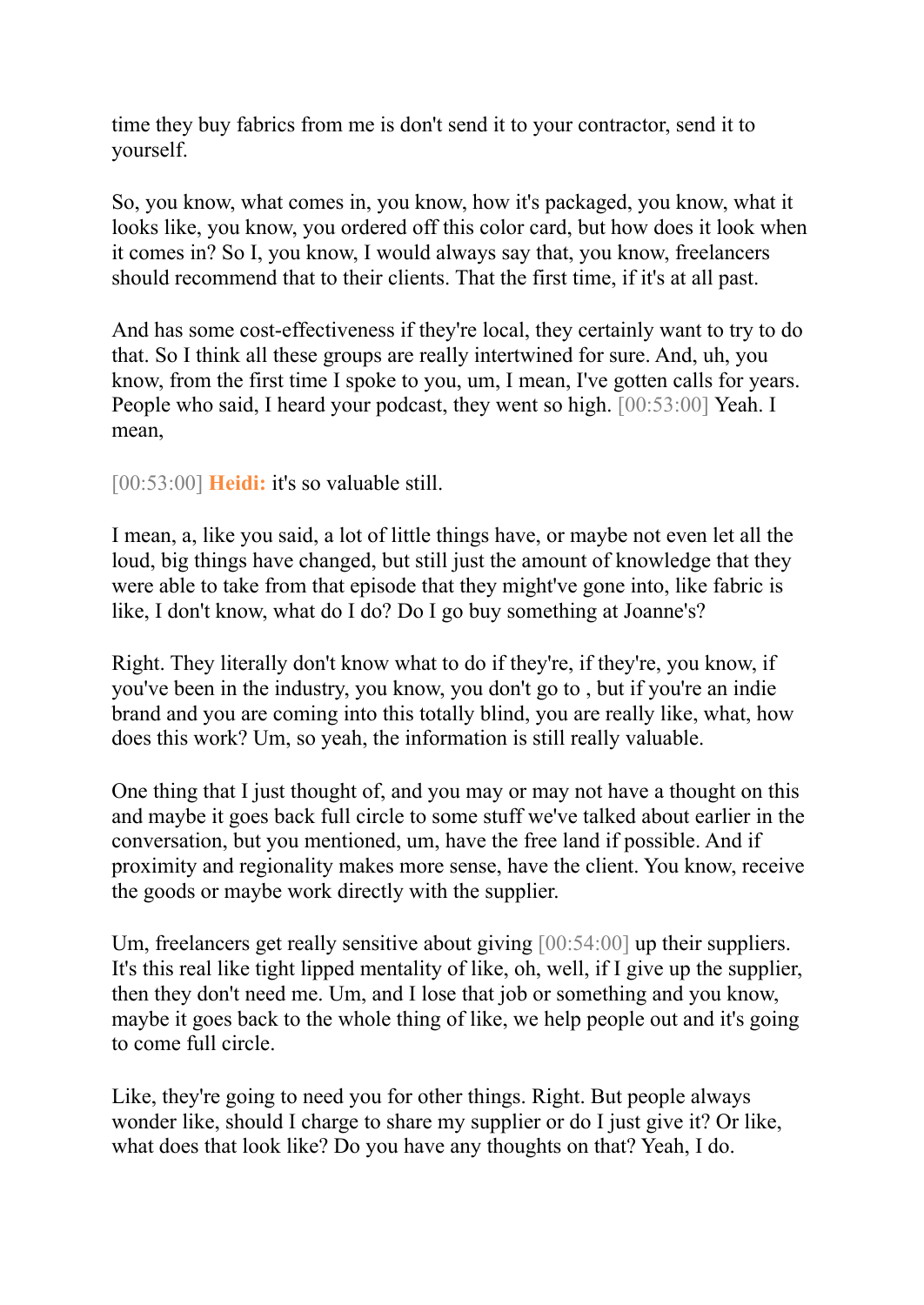[00:54:28] **Jay:** Okay. So, um, I've had freelancers who contacted me and I, and when they say that to me, um, I, I say, I really don't think that's a good idea.

I think that you should try to be as transparent as possible. Yeah. And, uh, uh, once I know that you're attached to a class. Um, I'm not going to do anything to misdirect your customer towards somebody else. Uh, right. I'm going to be sensitive to that. I'm sure other people who do what I do or [00:55:00] have similar attitudes.

Um, but, uh, you know, as you well know, other than buying the fabric, there's a whole lot of stuff that has to get done. Right? You have to, you have to, you have to make that fabric into something that is, is merchantable

[00:55:15] **Heidi:** because they have this outer supplier doesn't mean they can now do it all.

[00:55:19] **Jay:** Absolutely not

[00:55:21] **Heidi:** factory doesn't mean they can do it all.

They don't maybe know how to like, advise the factory or do the fittings or give comments on protos.

[00:55:27] **Jay:** Right. Right. Right. So many years ago I spoke in front of a class and I'm sure it was people who wanted to go into freelancing or whatever, but this was this. They had to be like 15 years ago. And so right at the beginning, I said, well, here's a little question.

I always ask everybody who here knows what a marker is. And like, you know, four hands go up out of a class of 30, who knows what grade rules are and, you know, so if you need that freelancer for a lot [00:56:00] of things and they feel insecure about their position and, uh, you know, I'm certainly in the business and I just feel it when you talk to me, you're talking to your doctor, you know, there's a certain confidentiality.

And, uh, so I've had, uh, uh, freelancers who called me and said, I've got this client. And when you see about them, you know, and I, and I'll tell them I'm not going to hurt you with them. And I, and I, I don't think that's, I don't think I invented that. I think that a lot of us are sensitive to, uh, uh, and know that, uh, freelancers are important part of our business and an important part of, you know, how I, uh, obtain customers.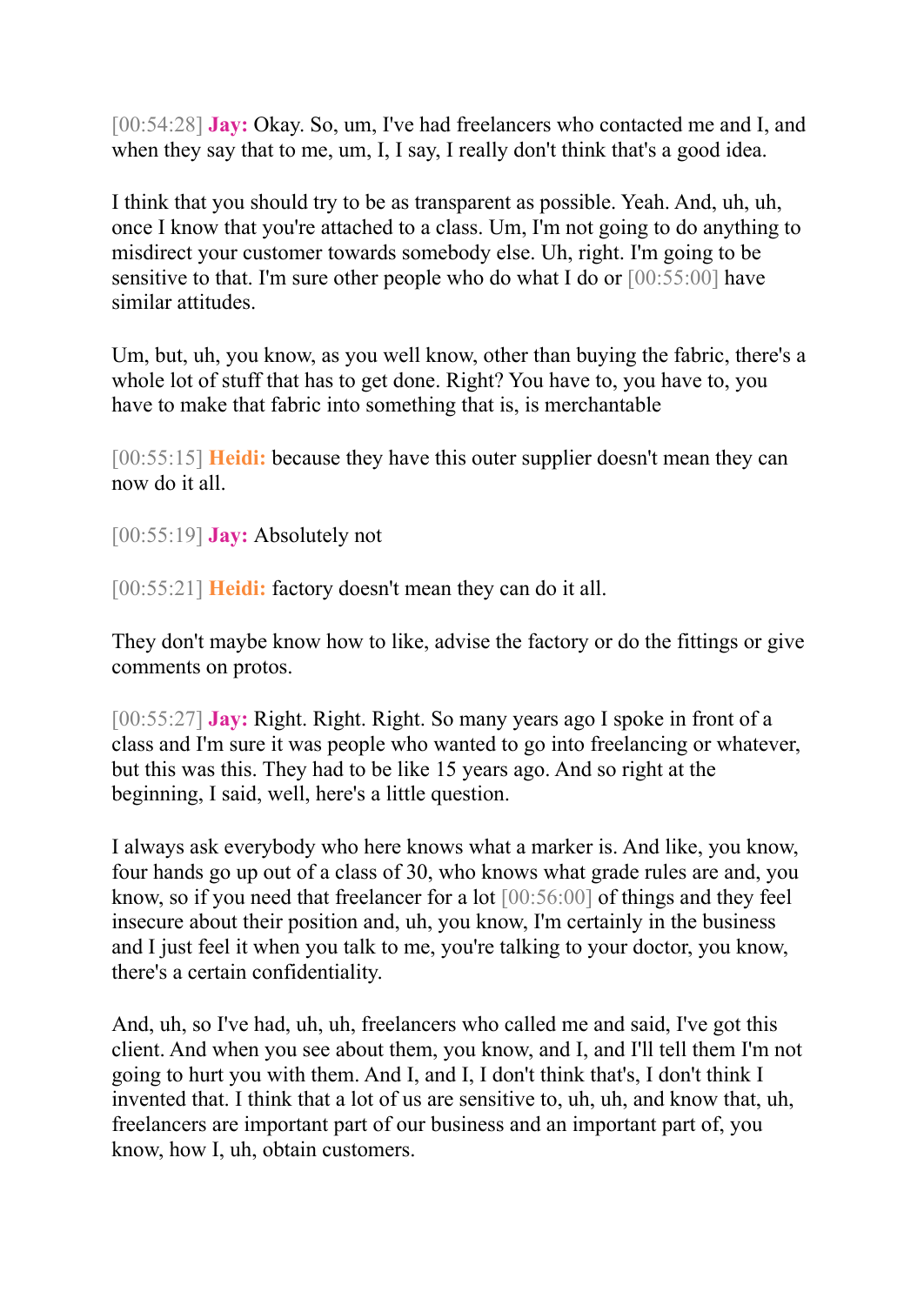[00:56:42] **Heidi:** Yeah. Yeah, I appreciate your thoughts and your perspective on that. It's really enlightening. Um, I think that one thing that kind of gets people and this has nothing to do with sourcing, but it goes back to the whole like cutthroat industry is, you know, you hear all these stories of like, um, I [00:57:00] did a trial project for a job.

And I didn't get hired. And then six months or a year later, like I saw my designs in the stores, like they made my designs and they stole it from my, my interview project. And so people get really sensitive. I think of, you know, getting their stuff stolen and then worried about like putting their portfolio online and like, what if somebody rips up my ideas and at some point I'm like, you know what?

There's going to be brands that rip off your stuff and that's never going to change. And you still have to put yourself out there and it's going to be same with you. There might be suppliers, or there might be clients who like, are going to maybe try to finagle and go behind your back. But that's the world there's always going to be those people.

I think at the root of it, the majority of us are not those people, but those are the stories that we hear about, right. Because, uh, what's the word misery breeds company or misery loves company. Right? Right. So we hear these things and we get really scared.

[00:57:58] **Jay:** Most [00:58:00] suppliers. They actually want me to work with their clients, especially the ones that are like, if it's a New York supplier, they don't know if there's anything west of the Hudson river.

So, uh, and so, you know, they, they actually want me to work with people and, um, and I have an instance of somebody, uh, in Chicago who, you know, distinctly went behind my back. And, uh, so when they sent the invoice, it said salesmen and it had my name and they circled it and he sent it off. So, uh, generally it, as you know, on my end of the business, um, you know, I've created some loyalty among suppliers that I have.

So I actually, not too concerned about people going behind my back and I think it actually doesn't benefit you. I think that I supply something that is good

[00:58:53] **Heidi:** for you or provides extra value

[00:58:56] **Jay:** app. Absolutely. So, uh, [00:59:00] and once I'm working with a freelancer, um, I recommend customers to them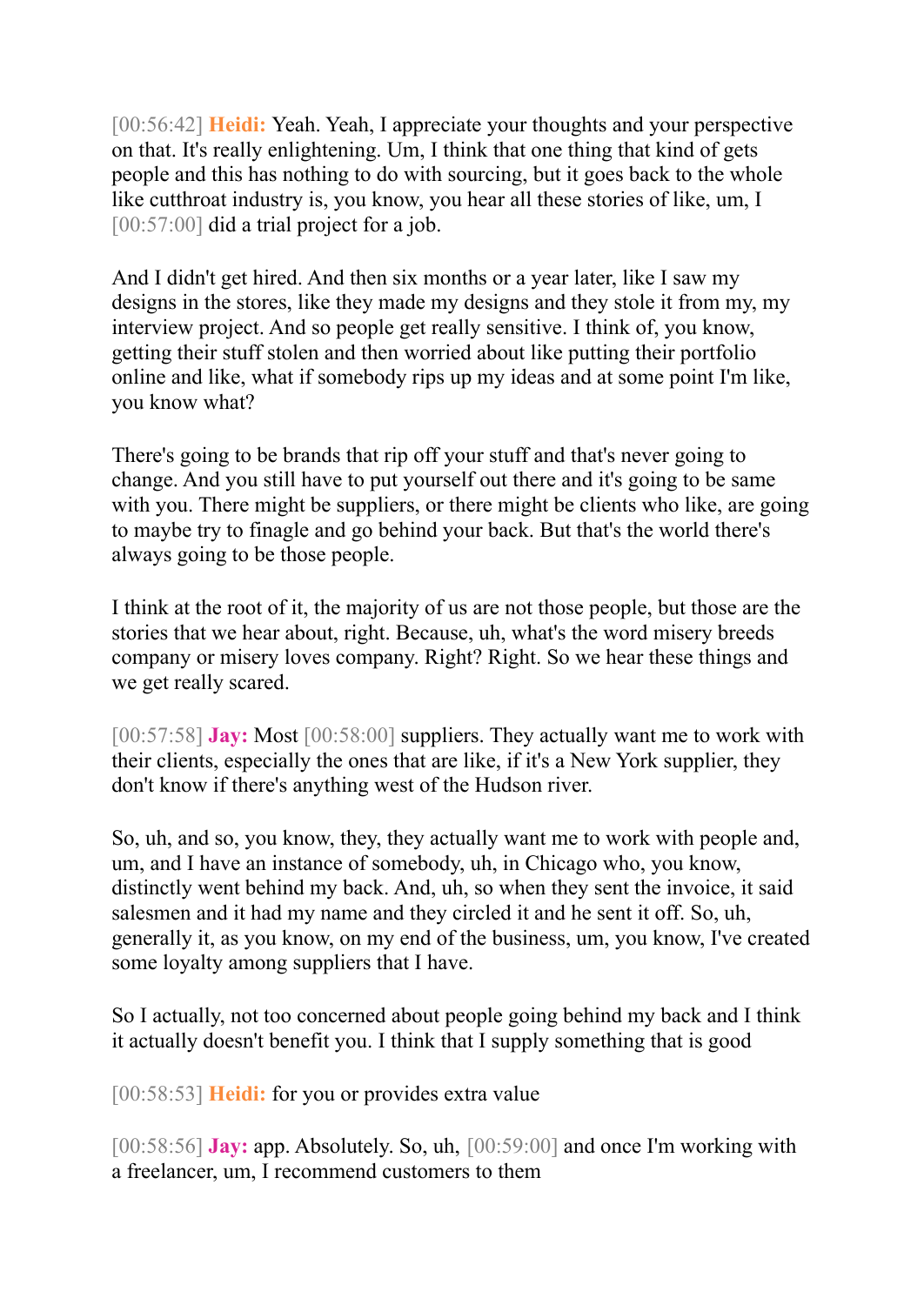[00:59:07] **Heidi:** absolutely goes full

[00:59:08] **Jay:** circle.

I know somebody that I work with that is pretty happy about my existence because I've brought them a lot of customers because every time I do, yeah. They seem to show up in my office, uh, buying fabric. Um, so there's some people you like working with and, uh, and, uh, uh, and B it's a big country. So if there is a, a freelancer in Austin, Texas, I'm going to send people in that direction, who I were in the area.

Yeah. And there's always people, um, looking for freelancers, looking for suppliers, those people are out there. And, uh, and so, uh, I certainly think that, uh, I, for one [01:00:00] know how to scratch your back. If you scratch mine, it's not, not an uncommon

[01:00:05] **Heidi:** thing. No, it's not at all. And, um, you know, it's, I talk to my students a lot about building relationships with people who are, and I don't want this to come off with a bad connotation, but like who are at the top of the funnel?

You're at the top of the funnel, meaning as freelancers in a certain respect as freelancers build relationships with you, or maybe they build relationships with a factory, right. Then there's clients and brands coming to you coming to the factory, like you said, who need freelancers? And so you can be a constant source of like, Hey, I got this due for the answer that came to me.

And so now everybody, or I got this new client, this new brand that came to me that needs some freelance help. Um, and it just builds and everybody kind of helps each other out. The other one thing I'll throw out to you, you mentioned, you know, you got thrown under the bus by one of your clients and they circled your name on the invoice.

Um, it's a really freaking small [01:01:00] industry and stuff gets around. And as much as you said, it's a big country and there's, you know, you have different options. It's a small industry and people know each other. And so as soon as the fastest way I think to ruin yourself is to try to get sneaky or really stingy.

[01:01:17] **Jay:** You don't want to do any of those things. And honestly, one of the things that's kind of interesting. So when I started doing this, um, you know, I kind of dipped my toes in the water about 15 years ago. And then, uh, and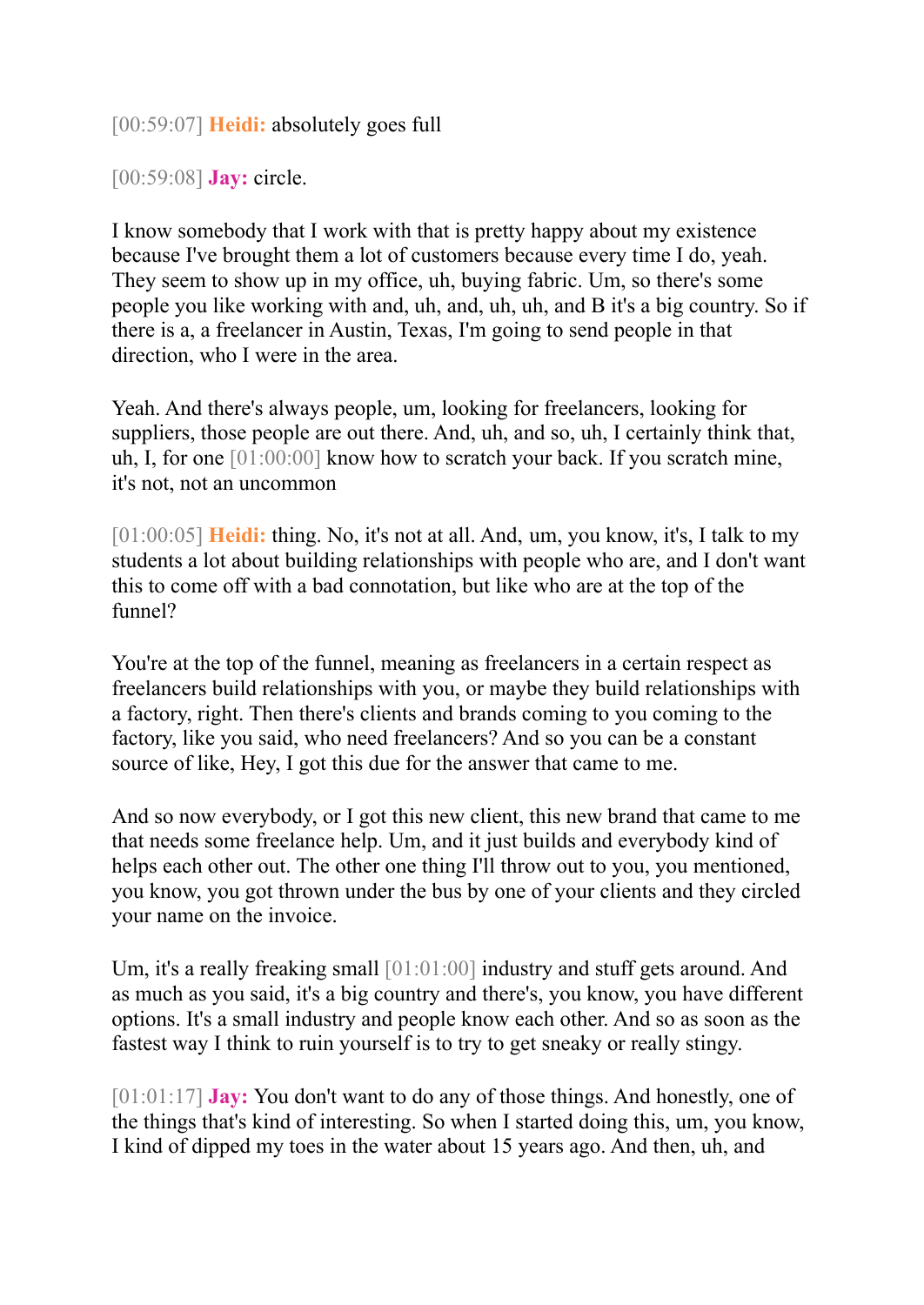then. 2013, 2014 on my business was starting to become more established. And I started doing more business.

Yeah. It's first couple of years. Um, I didn't always represent the best people. Okay. And, um, everyone's probably still hear about it. You know, it's something that, I mean, there's somebody in Chicago who never buys from me. And I know that it's from something that happened 12 years ago and

[01:01:57] **Heidi:** I've said, and done things that I'm like, maybe [01:02:00] that wasn't the best, but we all go through these, you know, these learning stages and right.

[01:02:05] **Jay:** And honestly it's easier might not be the word, but there's so many more resources now that are so much more. During 2020 during the lockdown, my two top guys, they just continued to develop fantastic product. They just didn't see. And if

[01:02:25] **Heidi:** you're two fabric suppliers,

[01:02:27] **Jay:** the two top guys that I represent, they didn't stop, uh, developing terrific product.

It was nonstop. Yeah. And, uh, one of them, I think, well, I don't, I know experienced 2020 was their best year. Yeah. 2020.

[01:02:43] **Heidi:** It was my best year. Yeah. 20, 21 has been my best year. I, we almost tripled.

[01:02:48] **Jay:** Right. And, and the only thing that stopped me from doing it this year is I got sick for a couple of months. And so, uh, uh, I wasn't away from work, but I was kind of out of it for a couple of months.

Yeah. Yeah,  $[01:03:00]$  as much normally do. Um, and so anybody that tells you that there's no relationship to hard work and your results is

[01:03:07] **Heidi:** that I had my son in 2020, like we talked earlier like, uh, three weeks before the pandemic and I had this whole like maternity leave planned. And I had spent all this time, like getting stuff ready for the business.

And I, I've got an amazing right-hand woman who does so much behind the scenes and, um, I've got this new baby and then the pandemic hits and I was like, oh, wait, all this stuff we planned, like, we can't, this can't go out the door.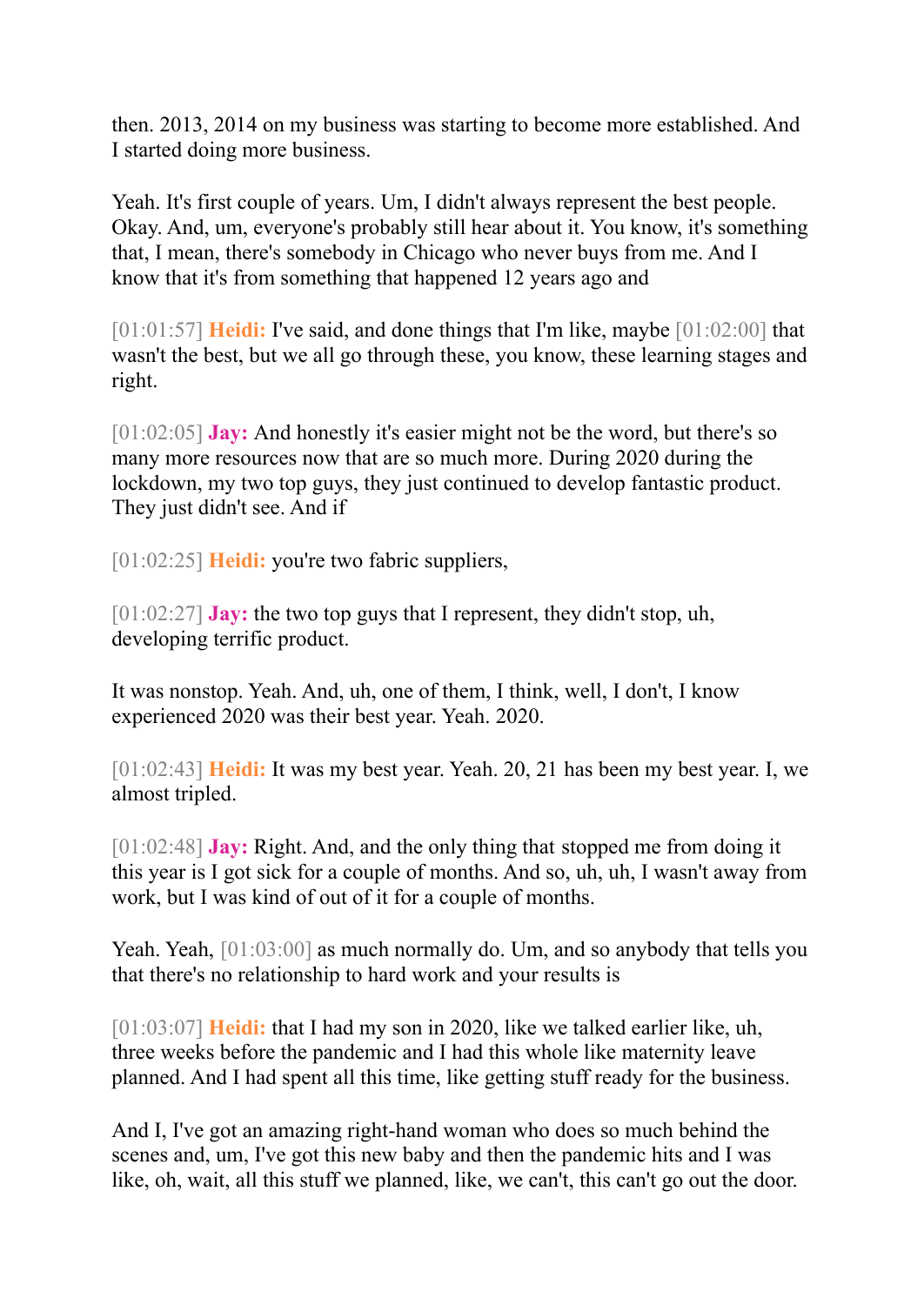Right. You've got to change your tongue. And I very quickly learned how yes, hard work does have an impact.

And, uh, I was a little bit low on, on what I could invest being a full-time new mom, but, um, we still had, we S all things considered. We still had a phenomenal year in 2020.

[01:03:53] **Jay:** You know, and I think, I think what you have to look at, um, is, uh, you know, cause I, this is something I run [01:04:00] into a lot. Yeah. Um, I run into freelancers who on this is how it relates to me.

Um, they kind of either take the first thing that comes up or they don't really dig hard enough. Okay. And I do think that sourcing, especially when you're getting started, you have to. And you have to, you know, get online, see who's out there. Call everybody, see, who seems to be interested in your business.

That's generally a good sign right there. If they're interested in your, in your business. Um, if they're transparent about their minimums and how long it takes them to ship and so on. So those are all very, very important things. And, and you have to, uh, uh, Uh, accumulate that information. And the only way to do it is, is just pounding on the phone or email

### [01:04:49] **Heidi:** it is.

But then it's this foundation that you build that when you're working in the niche, it's like, you don't have to do this every time for every client, for every project. You're [01:05:00] building a foundation, you're building a library of fabrics and of contacts and resources. And like you said, it does take effort.

And I appreciate you mentioning that in terms of like, you don't just take the first thing, like you got to push and find the right thing for your client, but as you're pushing through that, and it might feel like, oh my gosh, this is so much work to find this one fabric for this one client you're actually building, like I said, this whole library, that's going to serve you and your other clients into the future.

It's not going to be as much work each time, each time it should actually get a little bit

[01:05:30] **Jay:** easier. Yeah. And so, as a freelancer, your, uh, just getting more knowledge and, and, and finding out what goes together. And as you said, that sticks with you from client to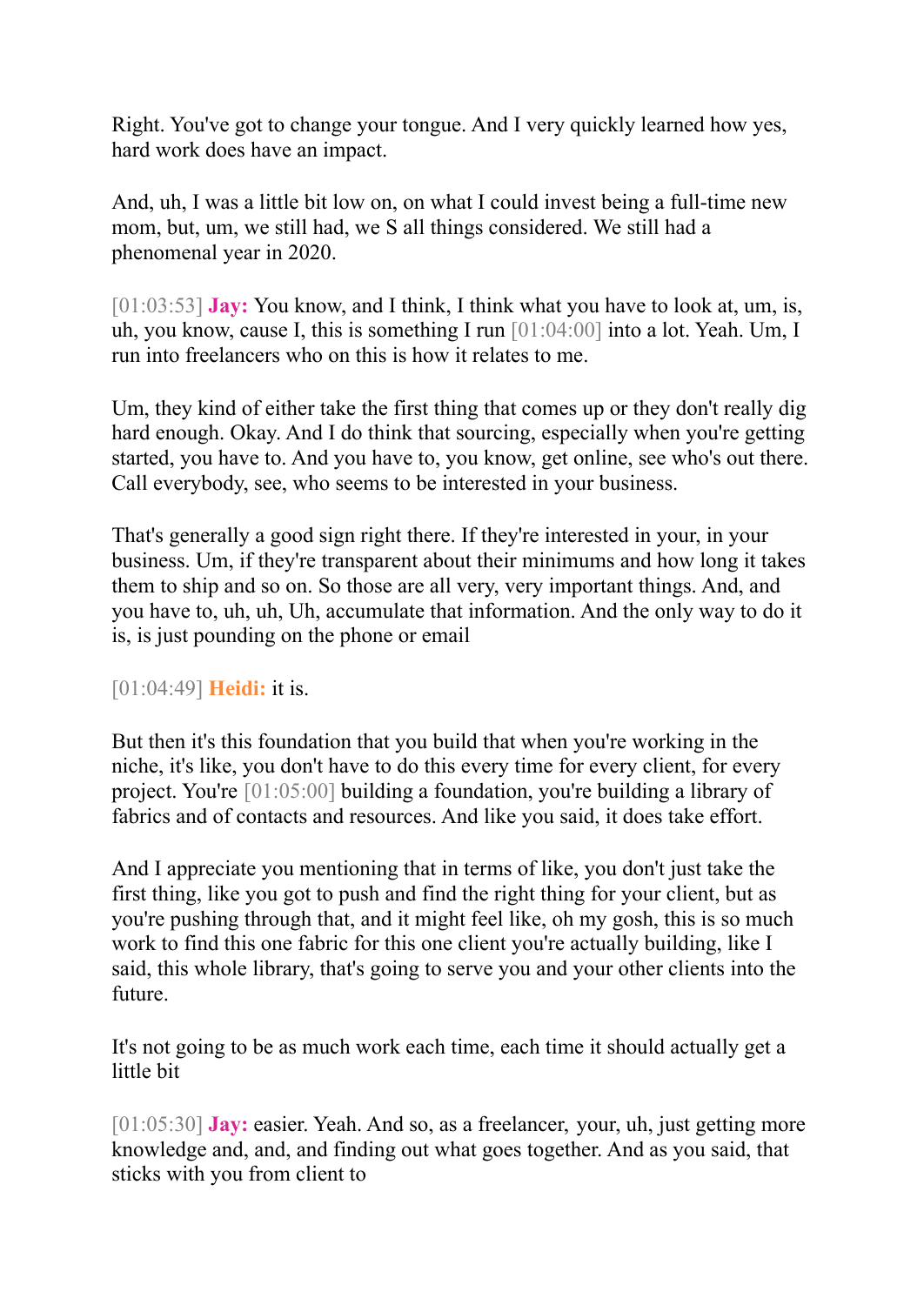[01:05:41] **Heidi:** client. I love it, Jay, I have had so much fun nerding out with you on textiles and industry stuff and production and everything.

Um, thank you so much for coming back on the show. It's been really great to have you here and kind of talk at this from a different angle. I think we got to address some things that we didn't get to chat about [01:06:00] last time. Um, first of all, where can people connect with you and pick up the phone and say, hi, what's the best way for them to reach you at at

[01:06:07] **Jay:** here?

There's a bunch of ways to find me. Um, uh, you can go to my website, which is the sourcing district.com. You can go to my Instagram feed, which is the sourcing district. All one word. Yeah. Or you can email me at J my first name, J a y@thesourcingdistrict.com. Uh, or you can call me at (708) 386-8586, always glad, you know, you're not under any obligation to buy anything.

I have people who call me and just, you know what, you know, here's what I'm thinking of doing. Can you help me with this? And, and, and, uh, and I get calls from freelancers all the time. Um, you know, with a similar thing that, you know, uh, you know, how do I go about this? And, and so I, I'm always glad to talk to, uh, uh, people in the business and, um, you'll find that I'm generous with

[01:06:58] **Heidi:** information.

I love it. You're [01:07:00] very, very generous. And I really appreciate that. Um, we will put all of that in the show notes, so people can have that direct access to your contact. And then lastly, I would love to end with the question. I ask everybody at the end of the show, you may remember, and I don't remember what your answer was.

Um, I'll change it a little bit for you since you're not yourself, a freelancer. Um, and we'll, uh, we'll go a little more general, but what is one thing about working in the fashion industry that no one ever asked you about that you wish that.

[01:07:30] **Jay:** Um,

the all-in costs of things. So the freight, um, the width of fabric, all the things that are attached to, how much is this going to cost me? Yeah. So I've had people come to me and say, you know, you know, I can get this for \$4 a yard. And I said, well, it was at mill washed. Is it going to shrink? Is it going to torque?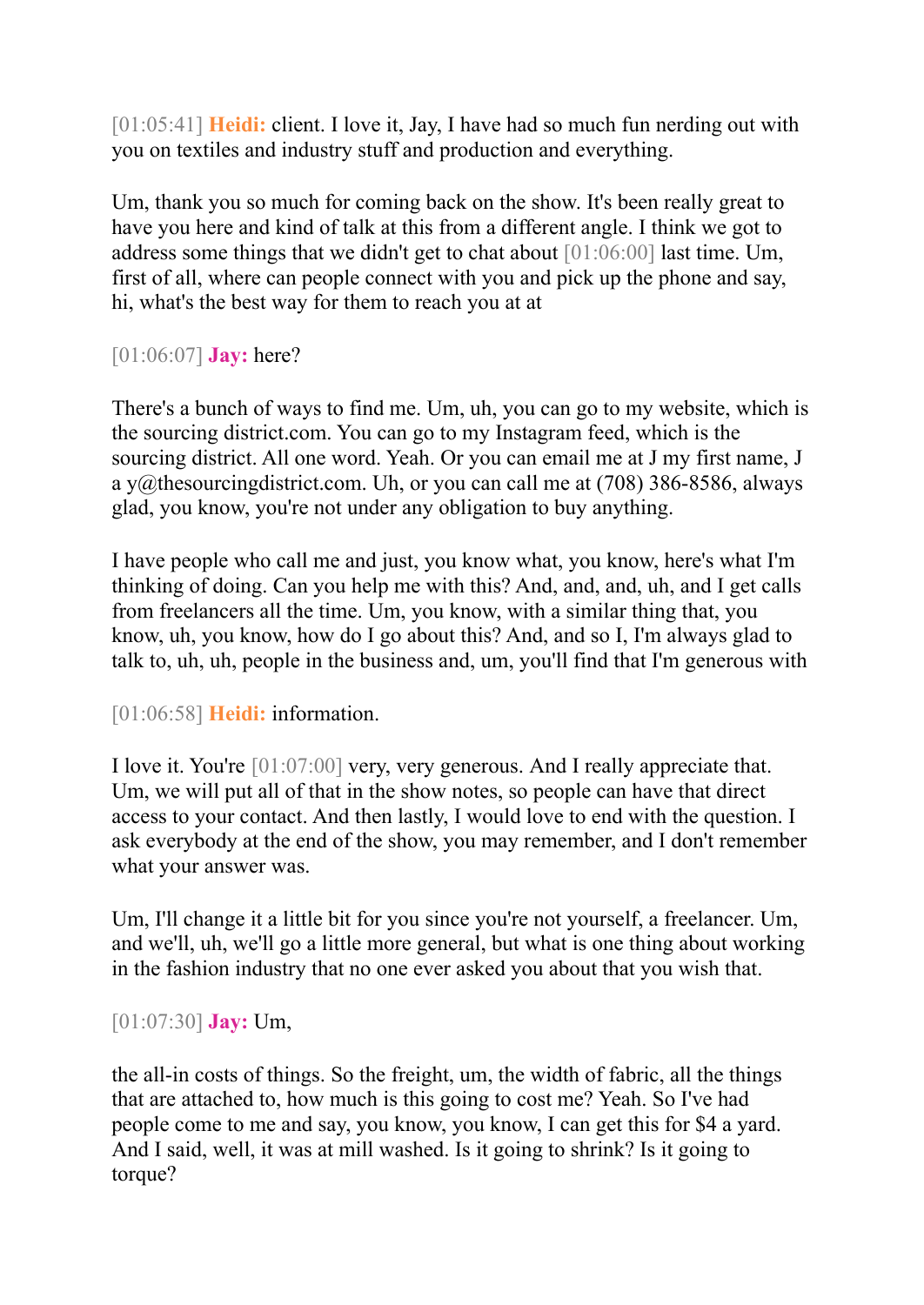You know? Um, so I think that's, um, [01:08:00] uh, just. I think people walk in with the wrong impression about pricing that there's, there's, you know, there's more than one thing that's attached to it. And I think getting all that information, you're not going to be able to get specifically the information about, about freight, but you certainly have to be aware that it's there.

And, uh, I think suppliers, people like me, can you at least give you some vague idea that this is going to be 50 cents a yard, a dollar, a yard 50,

[01:08:27] **Heidi:** you know?

[01:08:29] **Jay:** Yeah. So I think, I think that just a lot of, and I think a lot of inquiring, yeah, a lot

[01:08:34] **Heidi:** of inquiring and also that the cheapest price doesn't always mean the best deal.

I remind people about that when it comes to freelancing to the cheapest for the answer is not always the greatest freelancer, just like the cheapest pair of leggings is not always the greatest pair of leggings. You might spend a little more upfront, but what you get in the long run and it's same is true with fabric.

It can be a world [01:09:00] of a difference.

[01:09:01] **Jay:** You bet. Yeah. You bet. And I, you know, I don't think anybody ever went the wrong way by buying something. That was a little too good. Yeah.

[01:09:09] **Heidi:** I commented to a friend the other day who just bought some, a low leggings and I've got a handful of ALO and Lulu's, and I'll tell you some of them I've had for 5, 6, 7 years and they still feel and seem brand new.

And I've got, you know, \$20 leggings from TJ Maxx that get me through a season or two. And then I'm like, I don't know, they're sagging in the knees, the ankle isn't quite that tight. Like they're pilling. It's just as night and day.

[01:09:36] **Jay:** Yeah. One of my daughters is a major consumer of, of, of gym wear athletic wear yeah.

Date major. And she works out every day and, uh, um, and she had initially a brand that she just loves cause she looked so good at it. Yeah. And then she goes, you know, this stuff's falling apart. I said, well, that'll happen, you know,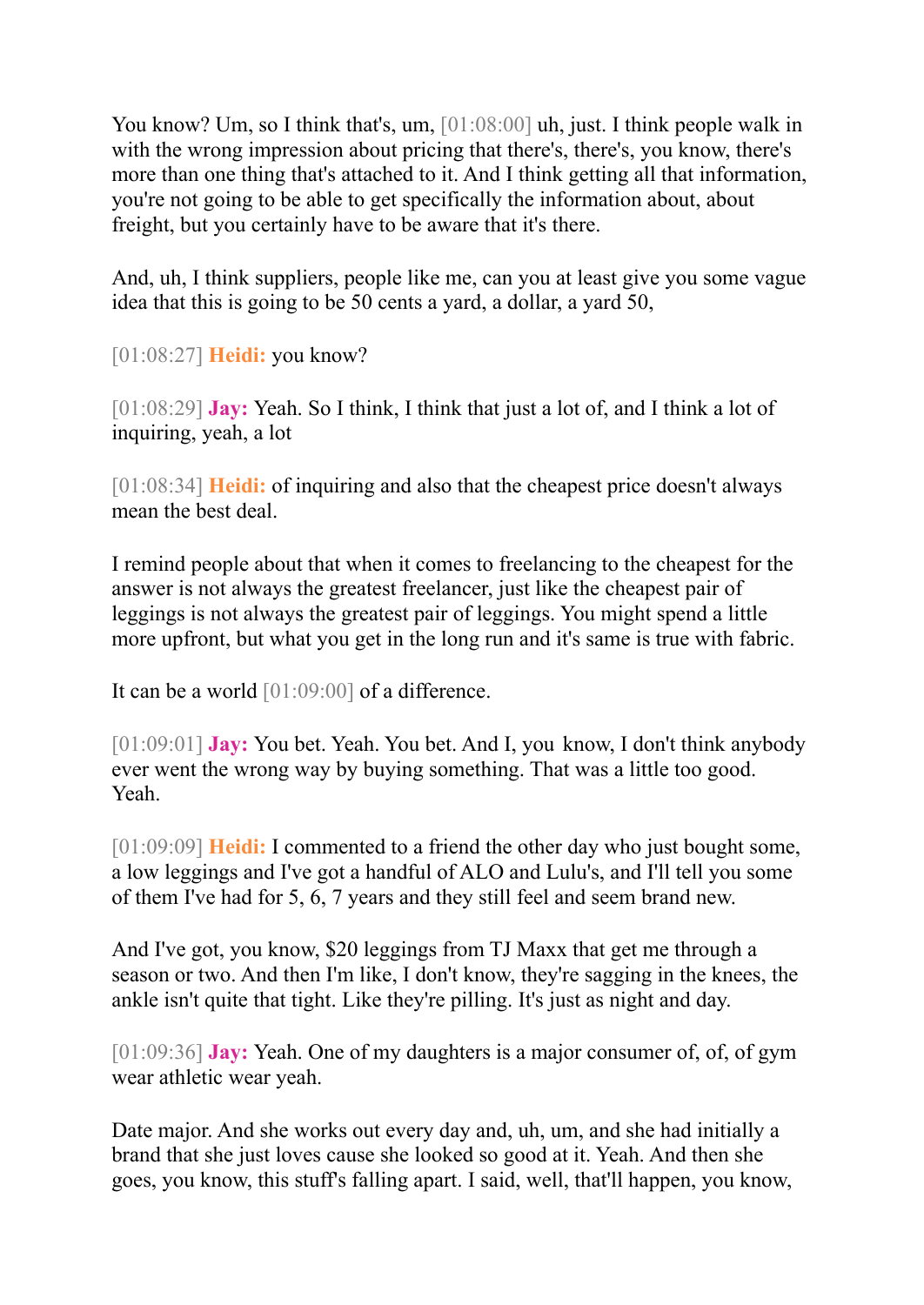you [01:10:00] know, but that's why those leggings, like you say, were \$38 98. Yeah.

You're right, right, right. And, uh, uh, the people whose names you see every day, Lulu lemon, for example, they're those themes come up all the time because their quality is so

[01:10:16] **Heidi:** good. Totally. Yeah. And when you have that good equality, the prices, I mean, not everybody's going to be your customer, but the prices is just a

[01:10:25] **Jay:** non-issue.

Right. Right. And, and as, as a freelancer, um, offering yourself a quality service and then offering people you're associated with, uh, who offer quality products or other quality services, that's terribly

[01:10:40] **Heidi:** important. Yeah. It is. It's all aligned in super, super important. Thank you for that insight. I really appreciate it, Jay.

So glad to have you on the show again, and we'll have to do this again in a few more years.

[01:10:53] **Jay:** Always good talking to you. Call me anytime you too. Thanks Jay. Bye. Bye.

[01:10:59] **Heidi:** Thanks so [01:11:00] much for listening to this episode of the successful fashion freelancer podcast. I am your host, Heidi. Thank you so much for being here. I really appreciate your support. I really appreciate you spending some time with me and hanging out today.

I hope that whatever it is that you're doing, you're having an awesome day. I would also love to give a big shout out to two people behind the scenes, Tara, my right hand, who does so much to coordinate the pocket. Make sure we have guests and make sure that it gets published and out into your ears or your eyes if you're watching on YouTube right now.

Um, as well as my right hand, mark who, uh, right hand, I think I said that the last one to my husband and he is also my right hand in many ways, but my husband mark, who does all the tech and the editing behind the scenes to make sure that the show sounds good. Um, yeah, that's what he does among many other things has my right hand husband.